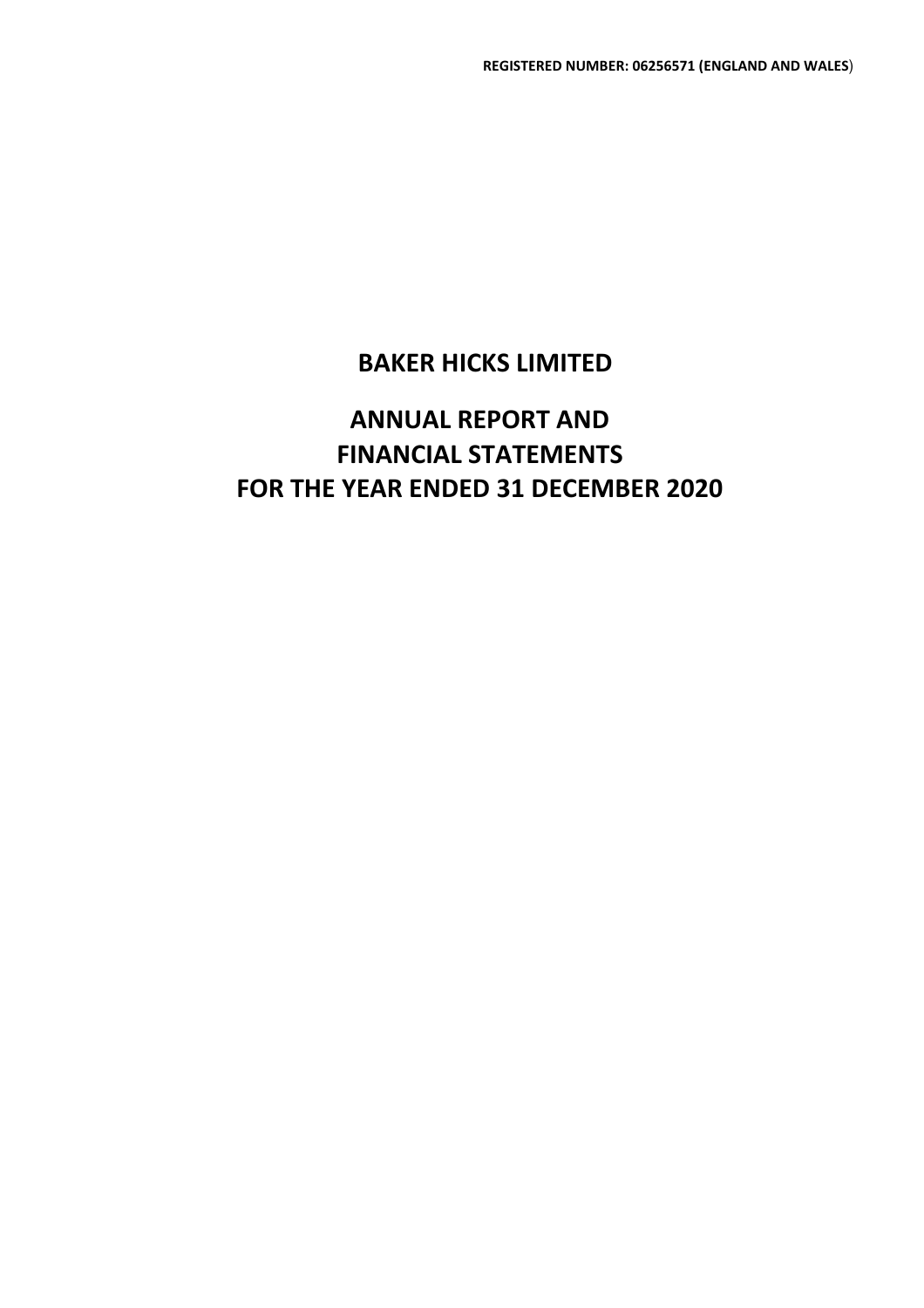## CONTENTS OF THE FINANCIAL STATEMENTS

|                                          | Page         |
|------------------------------------------|--------------|
| <b>Company Information</b>               | $\mathbf{1}$ |
| <b>Strategic Report</b>                  | $2 - 6$      |
| <b>Directors' Report</b>                 | $7 - 9$      |
| <b>Independent Auditor's Report</b>      | $10 - 14$    |
| <b>Statement of Comprehensive Income</b> | 15           |
| <b>Balance Sheet</b>                     | 16           |
| <b>Statement of Changes in Equity</b>    | 17           |
| <b>Principal Accounting Policies</b>     | $18 - 22$    |
| <b>Notes to the Financial Statements</b> | $23 - 30$    |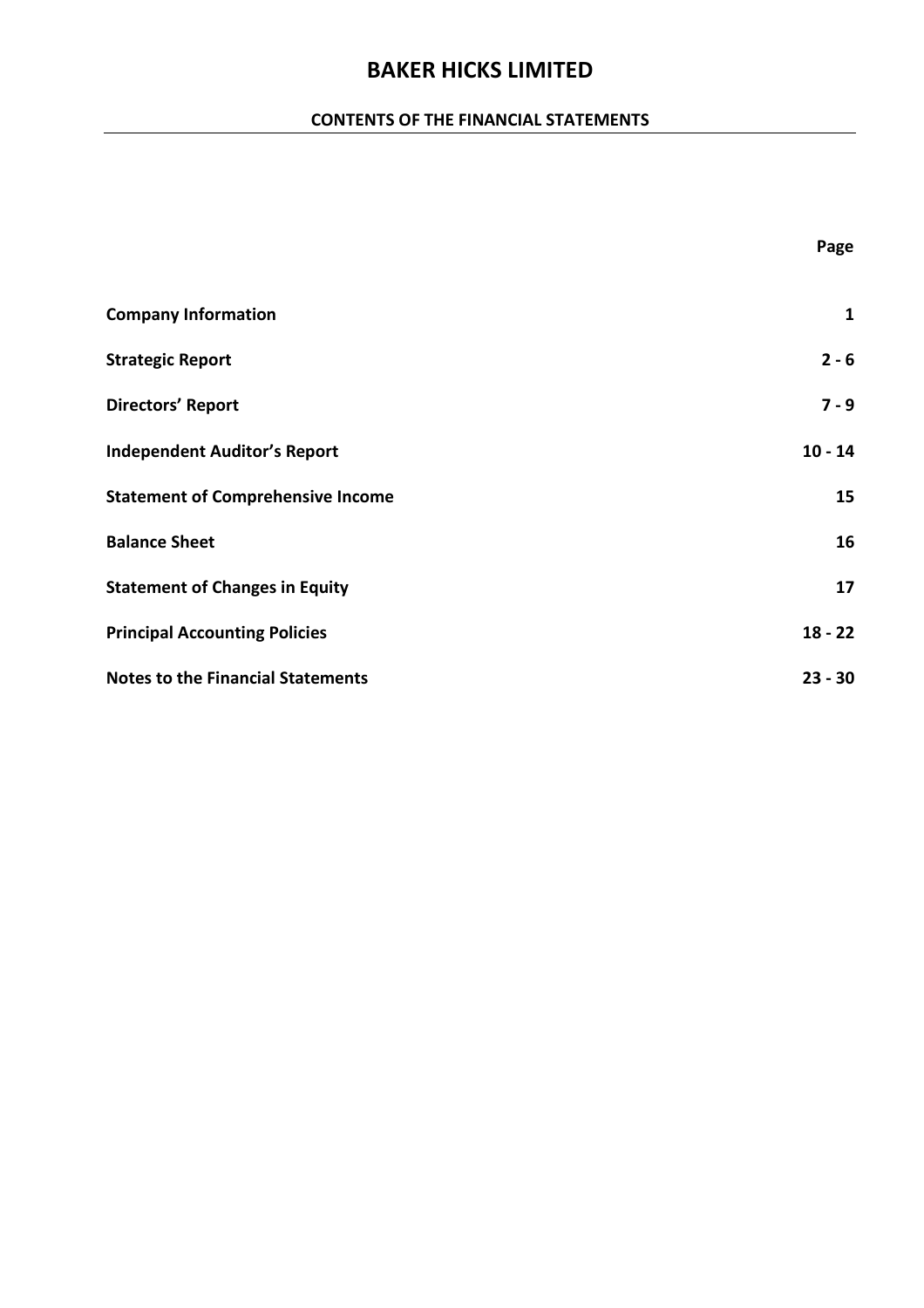## COMPANY INFORMATION FOR THE YEAR ENDED 31 DECEMBER 2020

| <b>Directors</b>           | C Archer<br><b>S</b> Crummett<br>M Lubieniecki<br>J Morgan                       |
|----------------------------|----------------------------------------------------------------------------------|
| <b>Company Secretary</b>   | C Sheridan                                                                       |
| <b>Head Office</b>         | One Warwick Technology Park<br><b>Gallows Hill</b><br>Warwick<br><b>CV34 6YL</b> |
| <b>Registered Office</b>   | Kent House<br>14-17 Market Place<br>London<br><b>W1W8AJ</b>                      |
| <b>Independent Auditor</b> | Deloitte LLP<br><b>Statutory Auditor</b><br>London                               |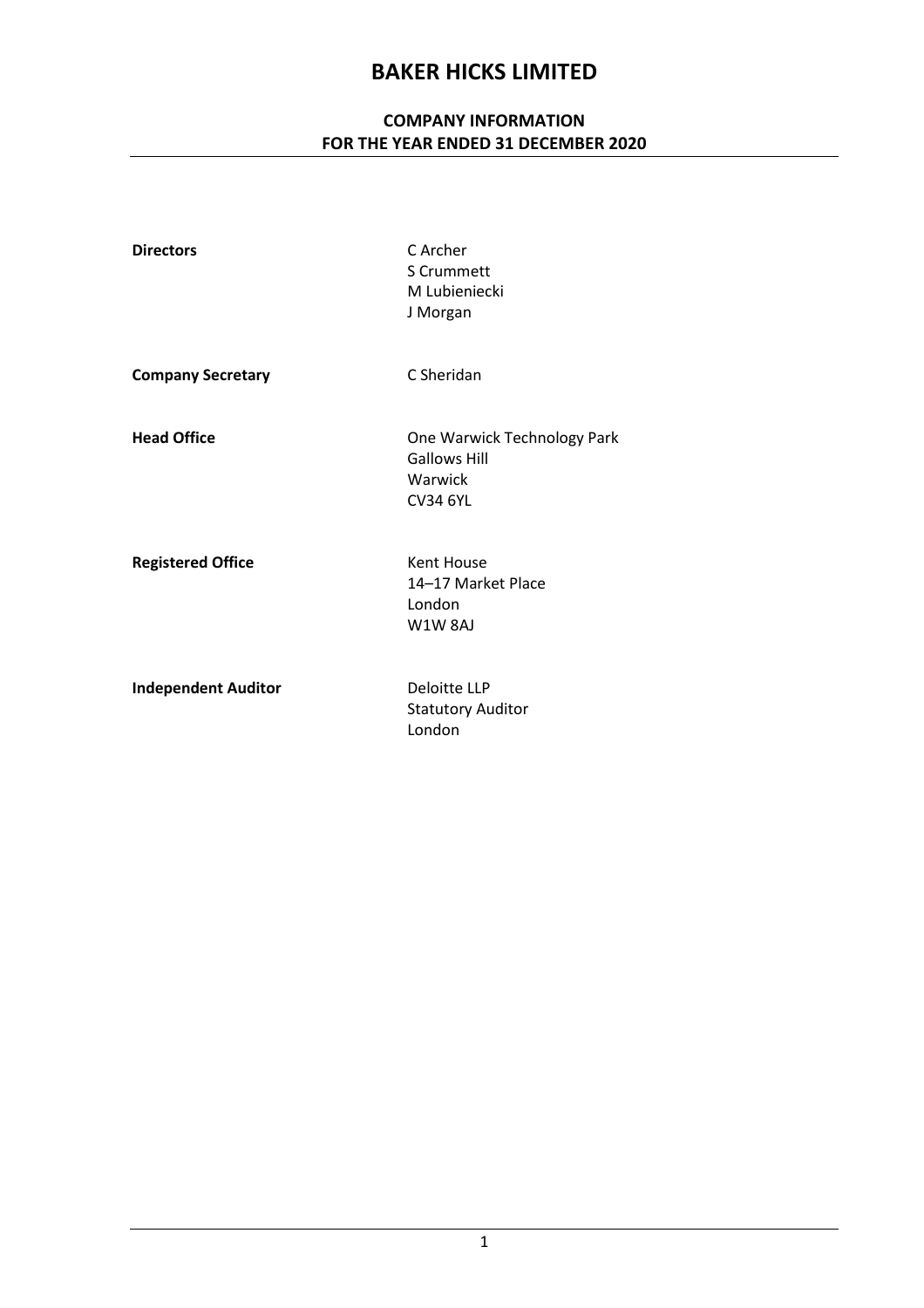### STRATEGIC REPORT FOR THE YEAR ENDED 31 DECEMBER 2020

#### Principal activities

Baker Hicks Limited ("the Company") is a design and engineering company that specialises in complex infrastructure, process and built environments across the full project life cycle. The Company's disciplines range from initial architecture to civil and structural, building services, specialist high voltage and process engineering services, programme management and CDM consultancy, using the latest innovations in Building Information Modelling (BIM) for the most efficient and cost-effective design. These services are delivered from our office locations in Derby, London, Manchester, Motherwell and Warwick. We do not expect this to change in the foreseeable future. The Company is a member of Morgan Sindall Group plc (hereafter referred to as "the Group") and its activities are included in those of the Group's Construction and Infrastructure division.

#### Business review

The results for the year and key performance indicators for the Company were as follows:

|                    | Year to<br>31 December 2020<br>£000 | Year to<br>31 December 2019<br>£000 |
|--------------------|-------------------------------------|-------------------------------------|
| Revenue            | 47,378                              | 41,394                              |
| Operating profit   | 3,007                               | 2,911                               |
| Operating margin   | 6.3%                                | 7.0%                                |
| Profit after tax   | 2,371                               | 2,115                               |
| Forward order book | 26,773                              | 19,698                              |

Revenue increased by 14% to £47.4m (2019: £41.4m), with an increased operating profit but reduced operating margin of £3.0m and 6.3% respectively (2019: £2.9m, 7.0%), reflecting challenging and competitive trading conditions. This performance reflects an exceptional and robust performance in light of the COVID-19 worldwide pandemic.

The Company carried strong momentum from 2019 into the early part of 2020 until the onset of COVID-19 and subsequent lockdown restrictions, causing initial confusion and disruption to our trading activity.

The Group's decentralised structure gave the Company the flexibility to rapidly adopt new approaches to suit our employees, clients and supply chain partners.

The Company took swift action to ensure all staff could work from home as efficiently as possible, with the minimum of disruption to the business. Short term mitigation actions of management included measures to reduce discretionary costs and improve cash flow. Specifically these included accessing the Governments Coronavirus Job Retention Scheme (repaid by the Group prior to the end of the financial year) and taking advantage of permissions to defer VAT, PAYE and other tax payments (subsequently paid prior to the end of the financial year).

The Company remains diversified across its sectors. Our Aviation sector has been adversely impacted by the pandemic and the impact is expected to continue into 2021. This has been offset by continued strong performance across our Defence, Life Sciences and Power sectors as well as further robust returns in Scotland. The Company has continued to support other members of the Group throughout the year whilst enjoying further development with its third party customers.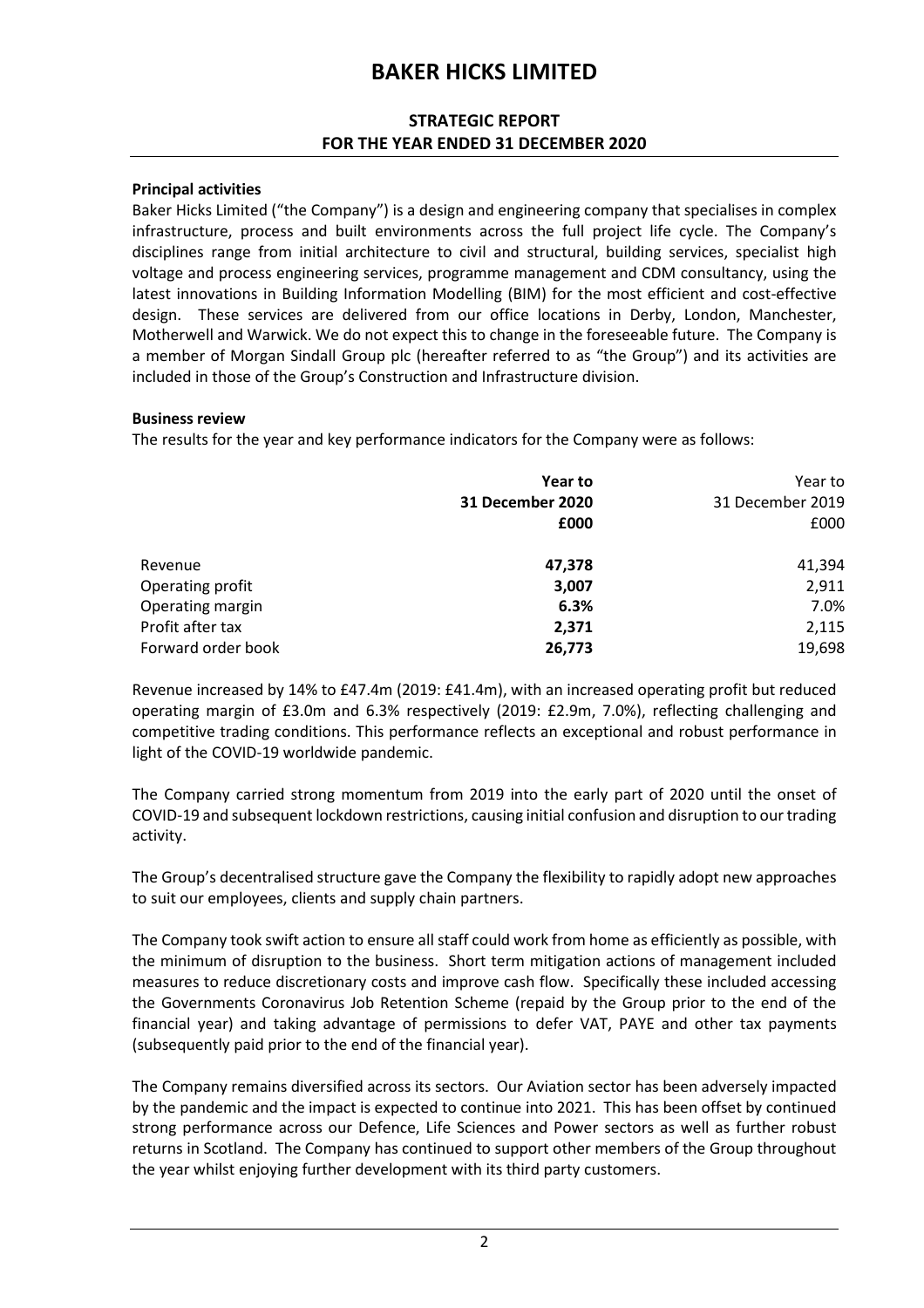## STRATEGIC REPORT FOR THE YEAR ENDED 31 DECEMBER 2020

The Company performance has been very resilient in the past year, being both ahead of budget and better than expectations. Delivery of these financial results in the current climate is a notable achievement for the Company.

Looking ahead to 2021, the Company will continue to manage any impact from the pandemic as practically and effectively as possible. The Company will look to improve the operating margin in 2021 whilst growing the business through careful tender selection and efficient project execution. The order book has increased in value in the last twelve months and provides confidence for the financial year ahead.

### Financial position and liquidity

The financial position of the Company is presented in the Balance Sheet. The total shareholder's funds at 31 December 2020 were £5.4m (2019: £3.0m). The Company had net current assets of £0.2m (2019: £1.2m).

The Company participates in the Group's banking arrangements (under which it is a cross guarantor). As at 31 December 2020 the Group had net cash balances of £333m. The Group also had £180m of committed loan facilities maturing in 2023, which were entirely undrawn as at 31 December 2020.

## Key performance indicators

The Company's financial key performance indicators are described in the business review above. No other key performance indicators are deemed necessary to explain the development, performance or position of the Company.

### Principal risks and uncertainties

The management of the business and the execution of the Company's strategy are subject to a number of risks. The key business risks and uncertainties affecting the Company are considered to relate to the market and economic environment, in particular the continued uncertainty of the COVID-19 pandemic and the implications of the Brexit trade deal as well as the risk of longer term shortage of opportunities, risk around employee recruitment and retention, health and safety and environmental performance and contractual risk (including mispricing of contracts, managing changes to contracts and contract disputes, poor project delivery and poor contract selection). Further discussion of these risks and uncertainties, in the context of the Group as a whole, is provided in the strategic report in the Group's annual report, which does not form part of this report.

### Financial risk management objectives and policies

The Company's operations expose it to a variety of financial risks that include credit risk, liquidity risk, and interest rate risk.

## Credit risk

With regard to credit risk the Company has implemented policies that require appropriate credit checks on potential customers before contracts are commenced. The Company has no significant concentration of credit risk, with exposure spread over a large number of counterparties and customers outside of the Group.

### Liquidity risk

This is the risk that the Company will not be able to meet its financial obligations as they fall due. The Company aims to manage liquidity by ensuring that it will always have sufficient resources to meet its liabilities when they fall due, under both normal and stress conditions, without incurring unacceptable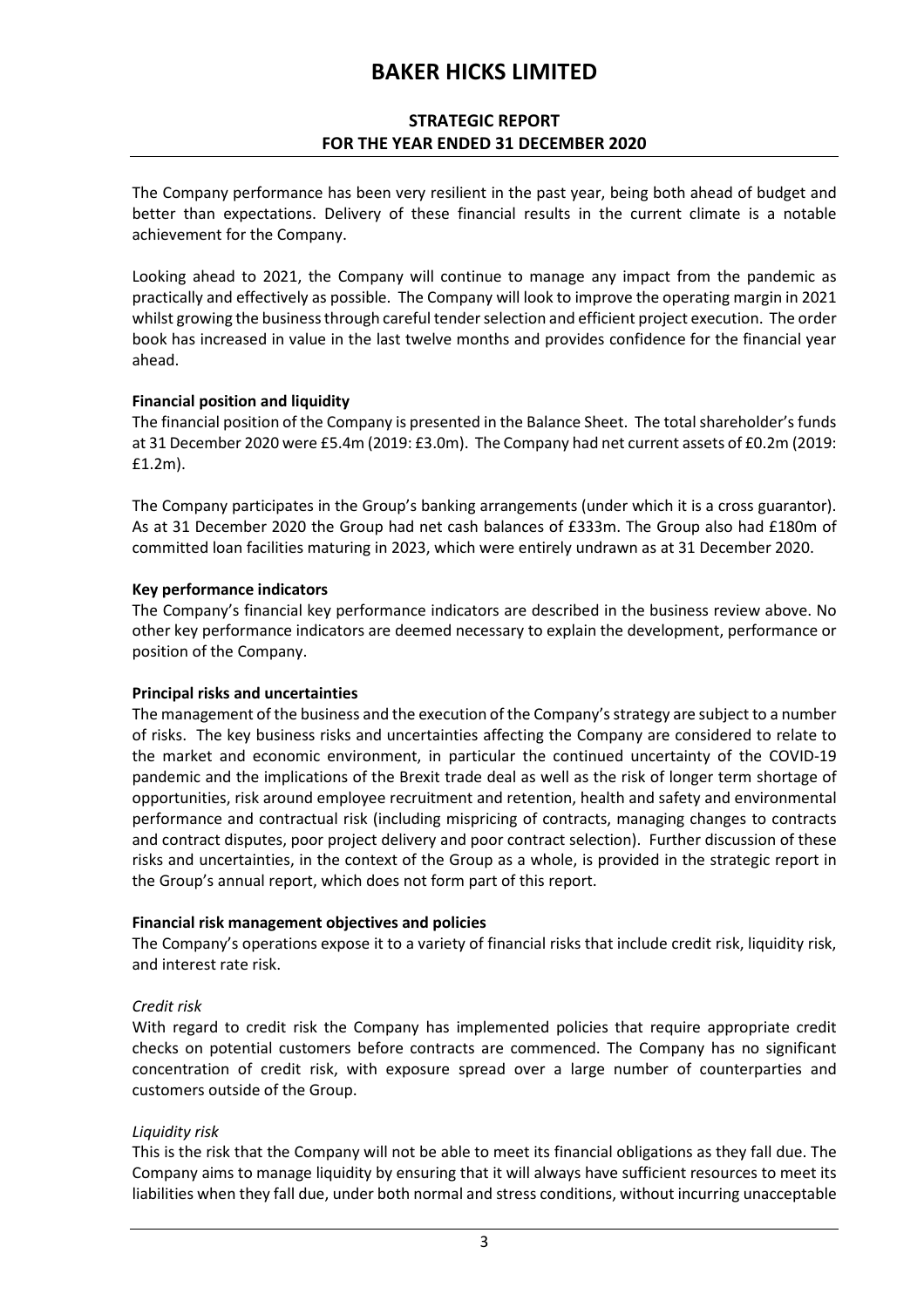## STRATEGIC REPORT FOR THE YEAR ENDED 31 DECEMBER 2020

losses or risking damage to the Company's reputation. Liquidity is provided through cash balances and access to the Group's committed bank loan facilities.

### Interest rate risk

In respect of interest rate risk the Company has interest bearing assets and liabilities. Interest bearing assets and liabilities include cash balances and overdrafts, all of which have interest rates applied at floating market rates.

### Section 172(1) statement Companies Act 2006

Throughout 2020, the directors have complied with the requirements of Section 172 of the Companies Act 2006, in promoting the long-term success of the Company for the benefit of all stakeholders. The following disclosure describes how the directors have had regard to the matters set out in section 172(1)(a) to (f) and forms the directors' statement required under section 414CZA of The Companies Act 2006.

### Engagement with stakeholders

As part of its ongoing activities of engaging with stakeholders, the directors have undertaken the following activities in 2020:

### **Shareholders**

Our ultimate shareholder is the Group. We create value for the Group by generating strong and sustainable results that translate into dividends. We discuss our performance in monthly management meetings with the Group's executive directors and provide executive summaries for the Group Board. The directors routinely engage with the Group on topics of strategy, governance and performance and our strategic plans include information on the impact on each of our stakeholders including the community and environment.

The Company has issued to its senior management team a schedule of authorised approvers and signatories, summarising delegated authorities within the Company. It covers the requirements contained within 'Delegation and Limits of Authority Procedures' ('DELAPs') issued by the Group.

### Employees

In line with the Group's Total Commitments, protecting the health, safety and wellbeing of everyone who comes into contact with our business is our number one priority. Furthermore, we are committed to a diverse and inclusive work environment and helping our employees gain skills that support their personal ambitions and drive the business forward.

Consultation with employees or their representatives has continued at all levels, with the aim of ensuring that their views are taken into account when decisions are made that are likely to affect their interest and that all employees are aware of the financial and economic performance of their business units and the Company and Group as a whole. The Company recognises the need to ensure effective communication with employees and has developed various communication channels taking account of factors such as numbers employed and location, including an employee forum, an intranet, social media and in-house newsletters. The Company also has an Employee Forum which provides a formal structure for feedback as well as employee surveys.

As soon as the nationwide lockdown owing to the COVID-19 pandemic was implemented in March 2020, the Company reemphasised its focus on the physical and mental wellbeing of all employees. The business made a fast and efficient move to more flexible working practices, including home working.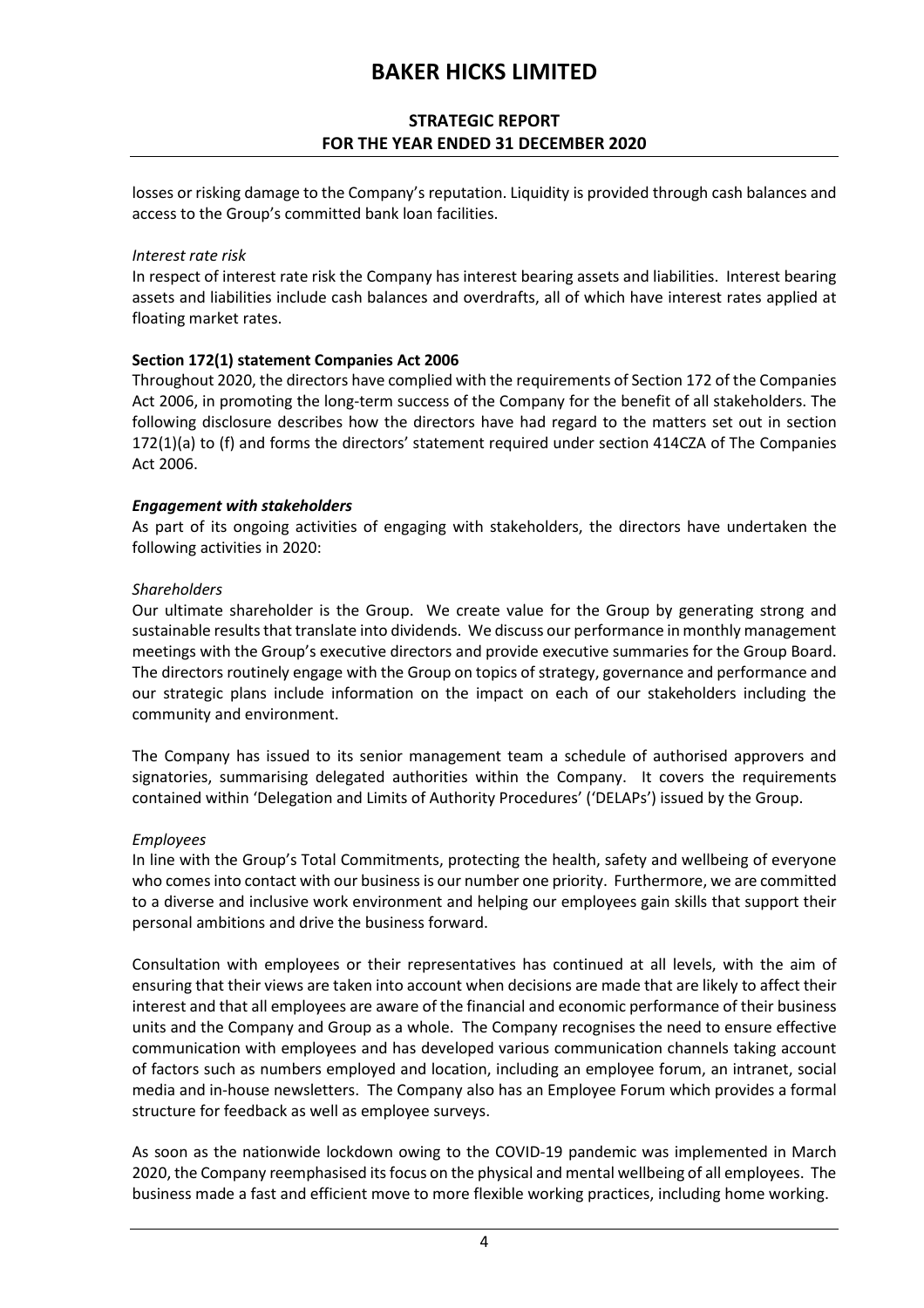## STRATEGIC REPORT FOR THE YEAR ENDED 31 DECEMBER 2020

Owing to the COVID-19 pandemic, the Company was unable to hold its annual staff conference inperson but nevertheless continued with its staff awards remotely, recognising outstanding achievement. The Company continues to recognise and celebrate our employee's successes such as gaining professional qualifications.

All new employees attend a formal induction, the most recent of which was held in-person in a carefully coordinated social distanced environment during the autumn. Our induction includes a presentation on how our core values and Total Commitments play an important role in our culture and operations.

The Company continues to utilise Tell Jane, an independent organisation which gives employees the option to make an anonymous report about any discrimination or harassment experience at the Company, a service which complements the Group's whistleblowing hotline. No issues were raised under the Tell Jane service in 2020.

The Group offers a savings-related share option plan to encourage employee engagement with the business performance and progress.

Ensuring our staff are suitably qualified and experienced remains central to our business; we continue to track our average training days per employee per year, which for 2020 was an average of more than 4 days.

### **Customers**

We aim to develop long-term relationships with our customers. We continue to obtain feedback on our performance via the Perfect Delivery Programme. For any issues raised by customers, an appropriate plan is formulated to remediate the concerns raised and ensure processes are in place to minimise the risk of such issues arising in the future.

The Perfect Delivery Programme is supplemented with other formal and informal methods of performance review to ensure we continue to deliver our customers' requirements. Much of our revenue is derived from repeat business from existing customers therefore swiftly responding to and alleviating any customer concerns is critical to our business model.

#### **Suppliers**

Our suppliers and subcontractors are critical to our operations and we take a long-term collaborative approach to working with them. Our supply chain are invited to register on Builders Profile, an openaccess common database service providing compliance and PQQ information to the construction industry, which allows the Company to better manage its supply chain.

The Group is signed up to the Prompt Payment Code; whilst the Company does not currently meet the threshold requiring to publish data, our practices are monitored internally and are comparable to the Groups' published 2020 supply chain KPIs such as percentage of invoices by volume paid within 60 days (98%).

### Communities

We engage with our local communities through various charitable events both with our clients and direct.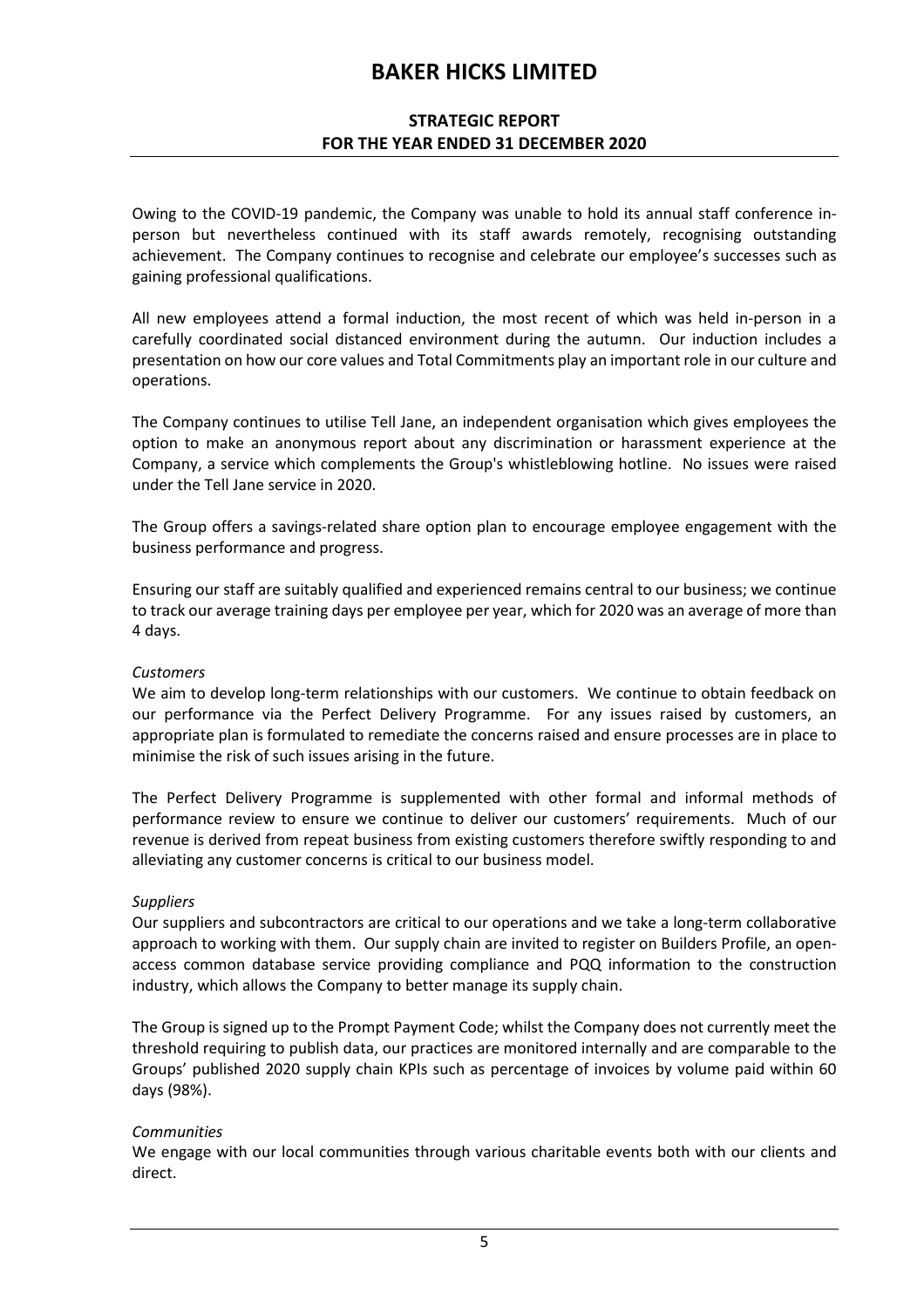## STRATEGIC REPORT FOR THE YEAR ENDED 31 DECEMBER 2020

Prior to the COVID-19 pandemic, we continued to arrange attendance at various Careers Fairs with a variety of universities and schools. We believe it is important to encourage young people at an early age to consider careers in engineering and architecture, particularly women and people from BAME backgrounds who are underrepresented in our professions. We also engage with local schools educating students about a career in engineering and supporting skills competitions. We promote our work within the community via social media and our website.

Further information about how we and the Group engage with stakeholders can be found in the Group's 2020 report and accounts and the 2020 responsible business report (morgansindall.com).

#### Principal decisions

We define principal decisions as those that are material to the Company and to the Group and those that are significant to our key stakeholder groups as above. As set out below, we have given examples of how the Directors have considered the outcomes from our stakeholder engagement as well as the need to maintain the Company's reputation for high standards of business conduct and to act fairly between the members of the Company in some of the principle decisions we have taken during the year.

During the year, the Directors have reviewed and approved the Company's budget plan and priorities. This plan considers and helps determine the Company's appropriate risk appetite, namely being selective over what work we seek to secure and ensuring we have the right skillsets to perform the work, whilst also ensuring alignment with the Group's plans and priorities. Review and approval of the Company's plan included consideration of the plans impact on our core stakeholder groups.

Contract selectivity was carefully considered on every tender submission. Contract terms and conditions, including payment terms, are carefully balanced against existing resource and contract commitments. We have declined opportunities that do not suit our core competencies.

Prior to subconsultants being engaged, each subconsultant goes through a competency based assessment as well as an internal financial review process which reviews the performance of the subconsultant and its current financial position.

For further information on how the Group Board has considered stakeholders in its decision making please see the corporate governance and directors report in the 2020 Report and Accounts.

### Approved by and on behalf of the Board

C Archer **Director** 9 March 2021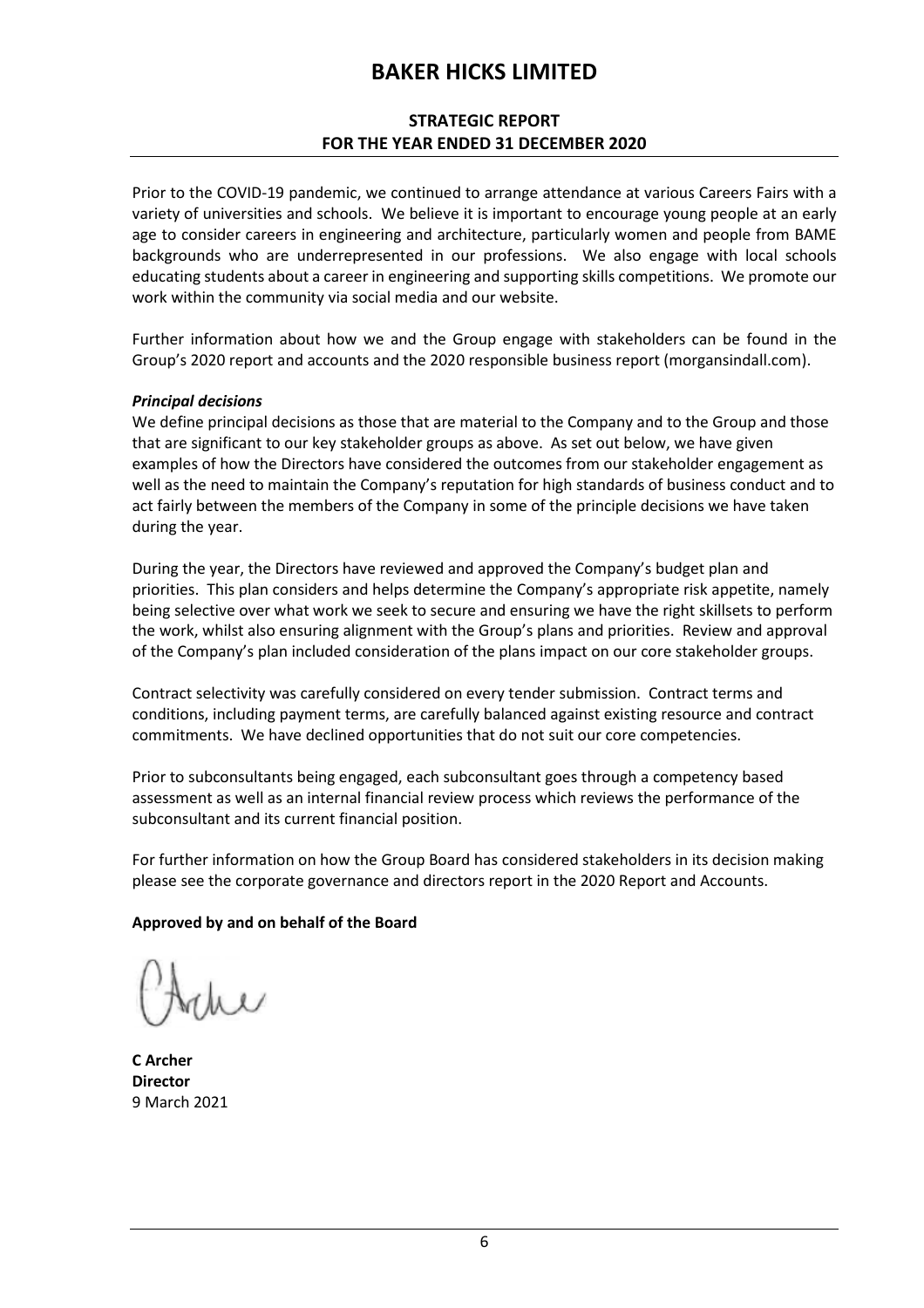## DIRECTORS' REPORT FOR THE YEAR ENDED 31 DECEMBER 2020

The Directors present their annual report and the audited financial statements for the year ended 31 December 2020. The annual report comprises the strategic report and directors' report, which together provide the information required by the Companies Act 2006. The financial statements have been prepared under United Kingdom Accounting Standards.

### Going concern

The Company's business activities, together with the factors likely to affect its future development and performance, as well as the financial position of the Company, its cash flows, liquidity position and the borrowing facilities, are described in the Strategic Report on pages 2 to 6.

These financial statements have been prepared on a going concern basis which presumes that the Company has adequate resources to remain in operation and that the directors intend it to do so for at least one year from the date the financial statements are signed. As the Company is part of a larger group it participates in the Group's centralised treasury arrangements and so shares banking arrangements with its parent and fellow subsidiaries.

As at 31 December 2020, the Group held cash of £400.5m and total loans and borrowings of £67.7m, including of £67.3m of overdrafts repayable on demand (together net cash of £333m). Should further funding be required, the Group has significant committed financial resources available including unutilised bank facilities of £180m, of which £30m matures in March 2022 and £150m matures in October 2023. The Company's order book at 31 December 2020 is £26.8m (2019: £19.7m), of which £25.5m relates to the 12 months ended 31 December 2021.

The Company's robust performance throughout 2020, aided by the diversified nature of the business, coupled with improved cash position and increasing orderbook value year on year, give the Directors confidence in the future performance of the Company.

The Directors have a reasonable expectation that the Company and the Group of which it is part have adequate resources to continue in operational existence for a minimum of 12 months from the date of signing the accounts, thus they continue to adopt the going concern basis in preparing the financial statements. Further details can be found in the principal accounting policies in the financial statements.

### **Directors**

The Directors who served during the year and to the date of this report are shown on page 1. None of the Directors had any interest in the shares of the Company during the year ended 31 December 2020.

#### Directors' indemnities

The Company indemnifies the directors in its Articles of Association to the extent allowed under section 232 of the Companies Act 2006. Furthermore, the Group maintains liability insurance for its directors and officers and those of its directors and officers of its associated companies.

The Company has not made qualifying third party indemnity provisions for the benefit of its directors during the year.

### Dividends

The Directors do not recommend the payment of a final dividend (2019: £nil).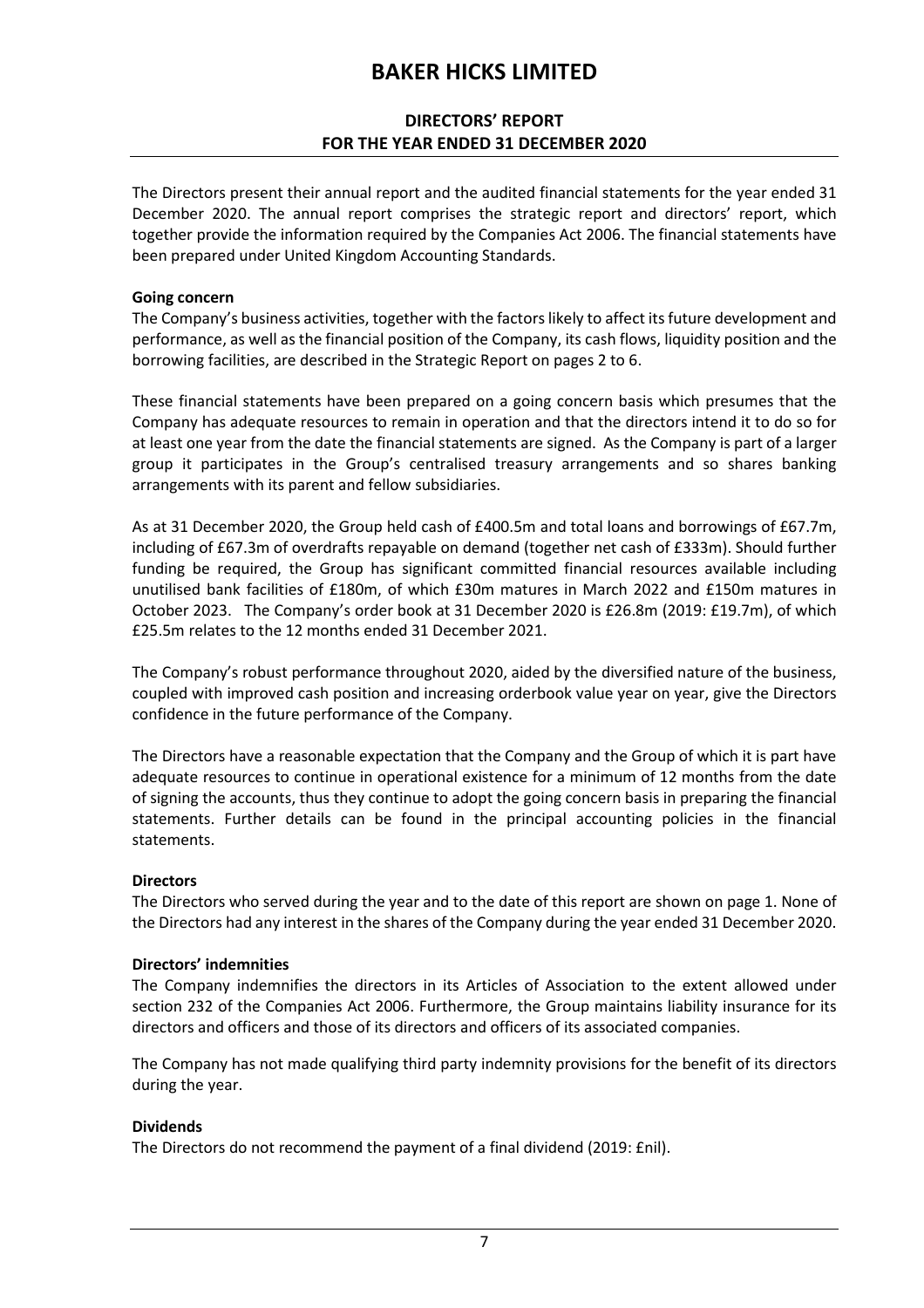## DIRECTORS' REPORT FOR THE YEAR ENDED 31 DECEMBER 2020

#### Post balance sheet events

There were no post balance sheet events that affected the financial statements of the Company.

#### Political contributions

The Company made no political contributions during the year (2019: none).

#### Employment policies

The Company insists that a policy of equal opportunity employment is demonstrably evident at all times. Selection criteria and procedures and training opportunities are designed to ensure that all individuals are selected, treated and promoted on the basis of their merits, abilities and potential.

Applications for employment by disabled persons are always fully considered, bearing in mind the respective aptitudes and abilities of the applicant concerned. In the event of members of staff becoming disabled every effort is made to ensure that their employment with the Company continues and the appropriate training is arranged. It is the policy of the Company that the training, career development and promotion of a disabled person should as far as possible, be identical to that of a person who does not suffer from a disability.

#### Engagement with employees and other stakeholders

As part of its ongoing activities of engaging with employees and other stakeholders, the directors have undertaken a number of activities in 2020. See the Section 172(1) statement on pages 4-6 of the Strategic Report.

### Environmental performance

The Company is committed to minimising its environmental impact both now and in the longer term. We balance this with the need to undertake construction activities for our clients which can have a direct and indirect impact on the environment. Where possible, we encourage our clients to consider more environmentally sustainable products with a longer life expectancy. We also seek to deliver projects in ways that will minimise their impact on the environment by re-using waste and reducing our carbon impact as well as extending the life cycle of the buildings that we construct. The Group's Total Commitment to 'improving the environment' sets the strategy for managing our environmental impact. Within this Commitment the Group focuses on climate change and caring for the natural environment by reducing our carbon footprint and re-using and recycling waste where possible. The Group's Commitment sets out clear KPIs and targets for measuring performance and driving improvement. As a subsidiary company, the Company is exempt from reporting separately under the Streamlined Energy and Carbon Reporting programme, further disclosures on the Group's performance, including details of its Green House Gas emissions is disclosed in the strategic report of the Group's annual report.

### Independent auditor and disclosure of information to the independent auditor

Each of the persons who is a director at the date of approval of this report confirms that:

- So far as the director is aware, there is no relevant audit information of which the Company's auditor is unaware; and
- Each director has taken all the steps that he/she ought to have taken as a director in order to make himself/herself aware of any relevant audit information and to establish that the Company's auditor is aware of that information.

This confirmation is given and should be interpreted in accordance with the provisions of section 418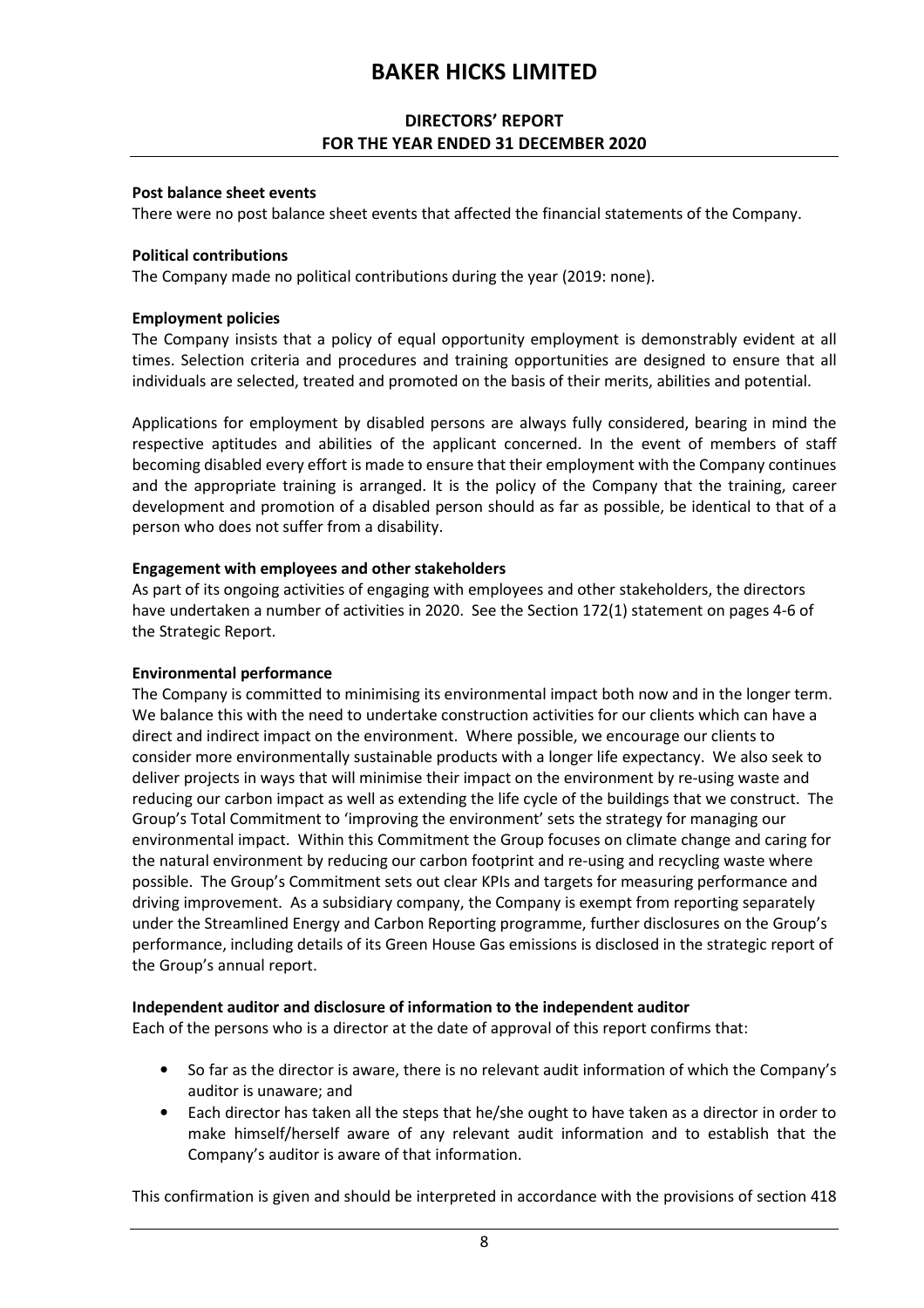### DIRECTORS' REPORT FOR THE YEAR ENDED 31 DECEMBER 2020

of the Companies Act 2006.

Following an audit tender conducted during the year, Ernst & Young LLP were selected as auditor for the Morgan Sindall group. Accordingly, it is intended that Ernst & Young LLP will be appointed to replace Deloitte LLP as auditor for the year ending 31 December 2021.

#### Directors' responsibilities statement

The directors are responsible for preparing the annual report and thd and e financial statements in accordance with applicable law and regulations.

The directors confirm that they have complied with the above requirements in preparing the financial statements. Company law requires the directors to prepare financial statements for each financial year. Under that law the directors have elected to prepare the financial statements in accordance with United Kingdom Generally Accepted Practice (United Kingdom Accounting Standards and applicable law) including FRS 101. Under company law the directors must not approve the financial statements unless they are satisfied that they give a true and fair view of the state of affairs of the Company and of the profit or loss of the Company for that period.

In preparing these financial statements, the directors are required to

- select suitable accounting policies and then apply them consistently;
- make judgements and accounting estimates that are reasonable and prudent;
- state whether applicable United Kingdom Accounting Standards have been followed, subject to any material departures disclosed and explained in the financial statements; and
- prepare the financial statements on the going concern basis unless it is inappropriate to presume that the Company will continue in business.

The directors are responsible for keeping adequate accounting records that are sufficient to show and explain the Company's transactions and disclose with reasonable accuracy at any time the financial position of the Company and enable them to ensure that the financial statements comply with Companies Act 2006. They are also responsible for safeguarding the assets of the Company and hence for taking reasonable steps for the prevention and detection of fraud and other irregularities. The directors are responsible for the maintenance and integrity of the corporate and financial information included on the Company's website. Legislation in the United Kingdom governing the preparation and dissemination of financial statements may differ from legislation in other jurisdictions.

#### Approved for and on behalf of the Board

C Archer **Director** 9 March 2021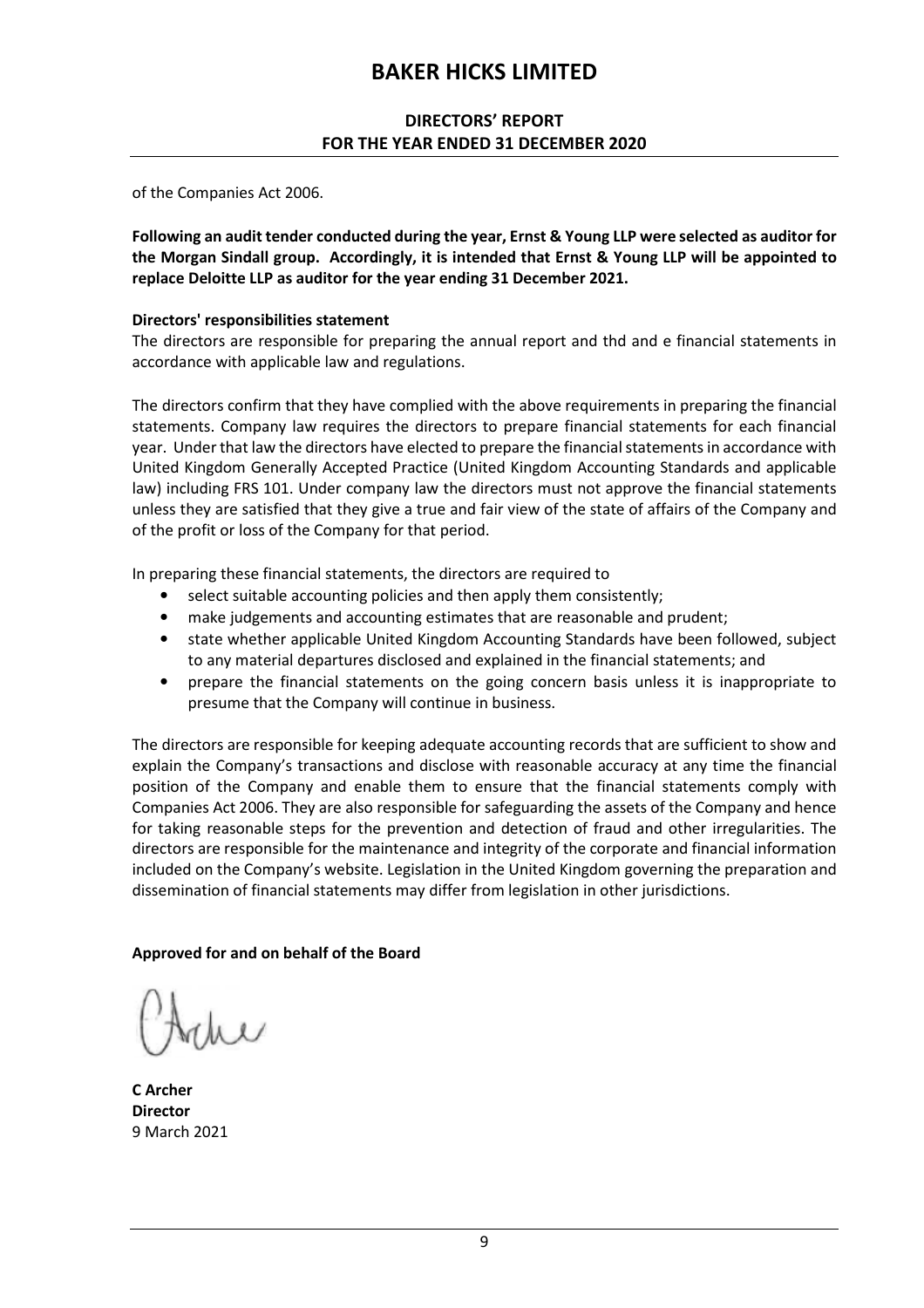### INDEPENDENT AUDITOR'S REPORT TO THE MEMBERS OF BAKER HICKS LIMITED FOR THE YEAR ENDED 31 DECEMBER 2020

# Report on the audit of the financial statements

## Opinion

In our opinion the financial statements of Baker Hicks Limited (the 'company'):

- give a true and fair view of the state of the company's affairs as at 31 December 2020 and of its profit for the year then ended;
- have been properly prepared in accordance with United Kingdom Generally Accepted Accounting Practice including Financial Reporting Standard 101 "Reduced Disclosure Framework"; and
- have been prepared in accordance with the requirements of the Companies Act 2006.

We have audited the financial statements which comprise:

- the statement of comprehensive income;
- the balance sheet;
- the statement of changes in equity;
- the statement of accounting policies; and
- the related notes 1 to 19.

The financial reporting framework that has been applied in their preparation is applicable law and United Kingdom Accounting Standards, including Financial Reporting Standard 101 "Reduced Disclosure Framework" (United Kingdom Generally Accepted Accounting Practice).

#### Basis for opinion

We conducted our audit in accordance with International Standards on Auditing (UK) (ISAs (UK)) and applicable law. Our responsibilities under those standards are further described in the auditor's responsibilities for the audit of the financial statements section of our report.

We are independent of the company in accordance with the ethical requirements that are relevant to our audit of the financial statements in the UK, including the Financial Reporting Council's (the 'FRC's') Ethical Standard, and we have fulfilled our other ethical responsibilities in accordance with these requirements. We believe that the audit evidence we have obtained is sufficient and appropriate to provide a basis for our opinion.

#### Conclusions relating to going concern

In auditing the financial statements, we have concluded that the directors' use of the going concern basis of accounting in the preparation of the financial statements is appropriate.

Based on the work we have performed, we have not identified any material uncertainties relating to events or conditions that, individually or collectively, may cast significant doubt on the company's ability to continue as a going concern for a period of at least twelve months from when the financial statements are authorised for issue.

Our responsibilities and the responsibilities of the directors with respect to going concern are described in the relevant sections of this report.

#### Other information

The directors are responsible for the other information which comprises the information included in the annual report, other than the financial statements and our auditor's report thereon. The directors are responsible for the other information contained within the annual report. Our opinion on the financial statements does not cover the other information and, except to the extent otherwise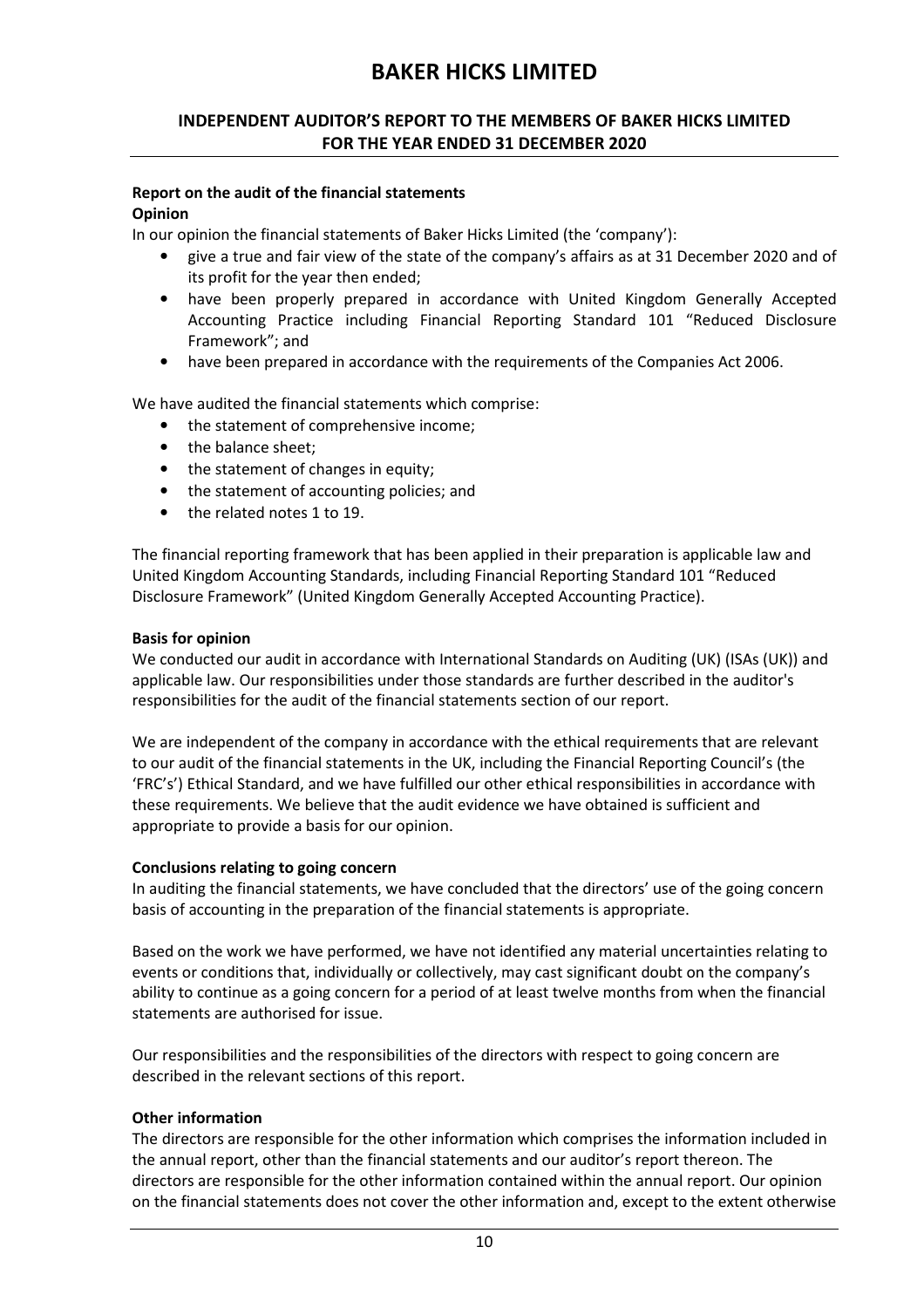## INDEPENDENT AUDITOR'S REPORT TO THE MEMBERS OF BAKER HICKS LIMITED FOR THE YEAR ENDED 31 DECEMBER 2020

explicitly stated in our report, we do not express any form of assurance conclusion thereon.

Our responsibility is to read the other information and, in doing so, consider whether the other information is materially inconsistent with the financial statements or our knowledge obtained in the course of the audit, or otherwise appears to be materially misstated. If we identify such material inconsistencies or apparent material misstatements, we are required to determine whether this gives rise to a material misstatement in the financial statements themselves. If, based on the work we have performed, we conclude that there is a material misstatement of this other information, we are required to report that fact.

We have nothing to report in this regard.

#### Responsibilities of directors

The directors are responsible for the preparation of the financial statements and for being satisfied that they give a true and fair view, and for such internal control as the directors determine is necessary to enable the preparation of financial statements that are free from material misstatement, whether due to fraud or error.

In preparing the financial statements, the directors are responsible for assessing the company's ability to continue as a going concern, disclosing, as applicable, matters related to going concern and using the going concern basis of accounting unless the directors either intend to liquidate the company or to cease operations, or have no realistic alternative but to do so.

### Auditor's responsibilities for the audit of the financial statements

Our objectives are to obtain reasonable assurance about whether the financial statements as a whole are free from material misstatement, whether due to fraud or error, and to issue an auditor's report that includes our opinion. Reasonable assurance is a high level of assurance, but is not a guarantee that an audit conducted in accordance with ISAs (UK) will always detect a material misstatement when it exists. Misstatements can arise from fraud or error and are considered material if, individually or in the aggregate, they could reasonably be expected to influence the economic decisions of users taken on the basis of these financial statements.

A further description of our responsibilities for the audit of the financial statements is located on the FRC's website at: www.frc.org.uk/auditorsresponsibilities. This description forms part of our auditor's report.

### Extent to which the audit was considered capable of detecting irregularities, including fraud

Irregularities, including fraud, are instances of non-compliance with laws and regulations. We design procedures in line with our responsibilities, outlined above, to detect material misstatements in respect of irregularities, including fraud. The extent to which our procedures are capable of detecting irregularities, including fraud is detailed below.

We considered the nature of the company's industry and its control environment, and reviewed the company's documentation of their policies and procedures relating to fraud and compliance with laws and regulations. We also enquired of management about their own identification and assessment of the risks of irregularities.

We obtained an understanding of the legal and regulatory framework that the Baker Hicks Limited operates in, and identified the key laws and regulations that: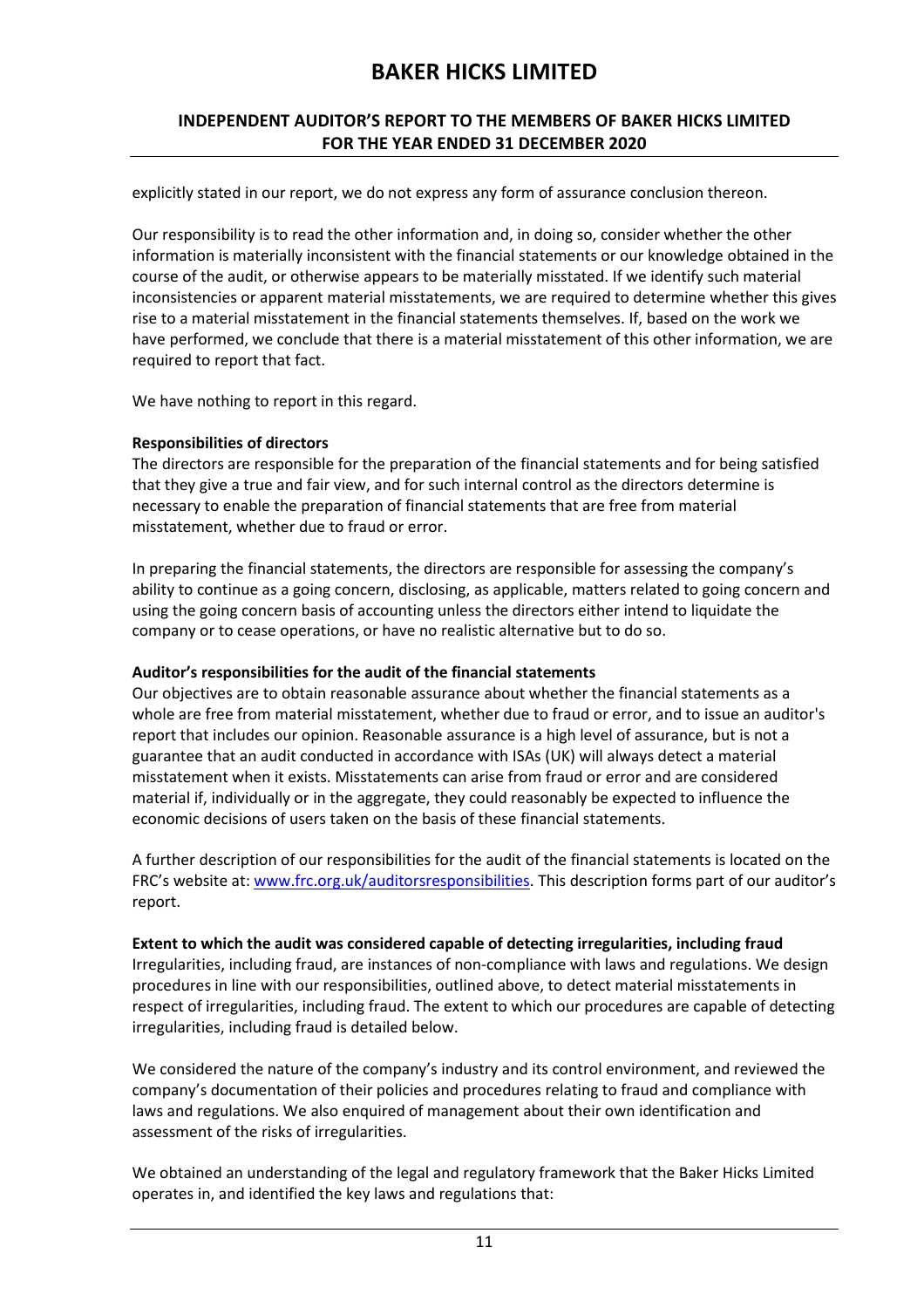## INDEPENDENT AUDITOR'S REPORT TO THE MEMBERS OF BAKER HICKS LIMITED FOR THE YEAR ENDED 31 DECEMBER 2020

- had a direct effect on the determination of material amounts and disclosures in the financial statements; and
- do not have a direct effect on the financial statements but compliance with which may be fundamental to the company's ability to operate or to avoid a material penalty.

We discussed among the audit engagement team regarding the opportunities and incentives that may exist within the organisation for fraud and how and where fraud might occur in the financial statements.

As a result of performing the above, we identified the recognition of contract revenue, margin and related receivables and liabilities, including recoverability and valuation of work in progress as the significant risk with the greatest potential for fraud.

For construction companies, there is judgement in assessing the appropriate contract revenue and margin to recognise. There are also assumptions within revenue regarding recovery of contractual entitlement from clients. These assumptions are as a result of compensation events, variations and claims that have arisen due to change under the terms of the contract. The valuation of these can involve a significant degree of estimation and the estimated revenue may not yet have been certified or fully agreed with the customer. There are also judgements involved in the variations of within contract revenue and contract costs, and the completeness and validity of loss provisions arising from customer disputes. Given the level of judgement and potential for management bias in the estimates used, we considered there to be an inherent risk of fraud in contract revenue recognition.

We performed the following procedures to respond to the above potential risk of fraud:

- Assessed the relevant controls over revenue billing and debtor recovery from contract customers.
- Assessed and challenged a sample of the most significant and more complex contract positions and the accounting thereon under the percentage of completion methodology. The sample selected was based on both quantitative and qualitative factors including low margin or lossmaking contracts and contracts with significant balance sheet exposures, as well as significant un-agreed income.
- We focused on the significant judgements adopted by management, we assessed the forecast costs to complete, compensation events, variations within contract revenue and contract costs, and the completeness and validity of loss provisions arising from customer disputes. This assessment included:
	- $\circ$  Agreeing contract valuation positions to third party certificates and signed variations;
	- o Where necessary, reviewing insurance correspondence or legal correspondence and expert advice;
	- o Reviewing contract terms and conditions;
	- $\circ$  Re-performing the key calculations behind the margin applied, the profit taken and stage of completion, as well as balance sheet exposure;
	- o Reviewing correspondence with customers;
	- o Reviewing actual costs incurred;
	- $\circ$  Analysing forecast costs to complete and challenging estimates within forecasts by considering cost forecasts against contract run rates;
	- o Agreeing forecast costs to complete to documentary evidence including orders signed with subcontractors and supporting calculations; and
	- o Evaluating performance against tender and historical trends.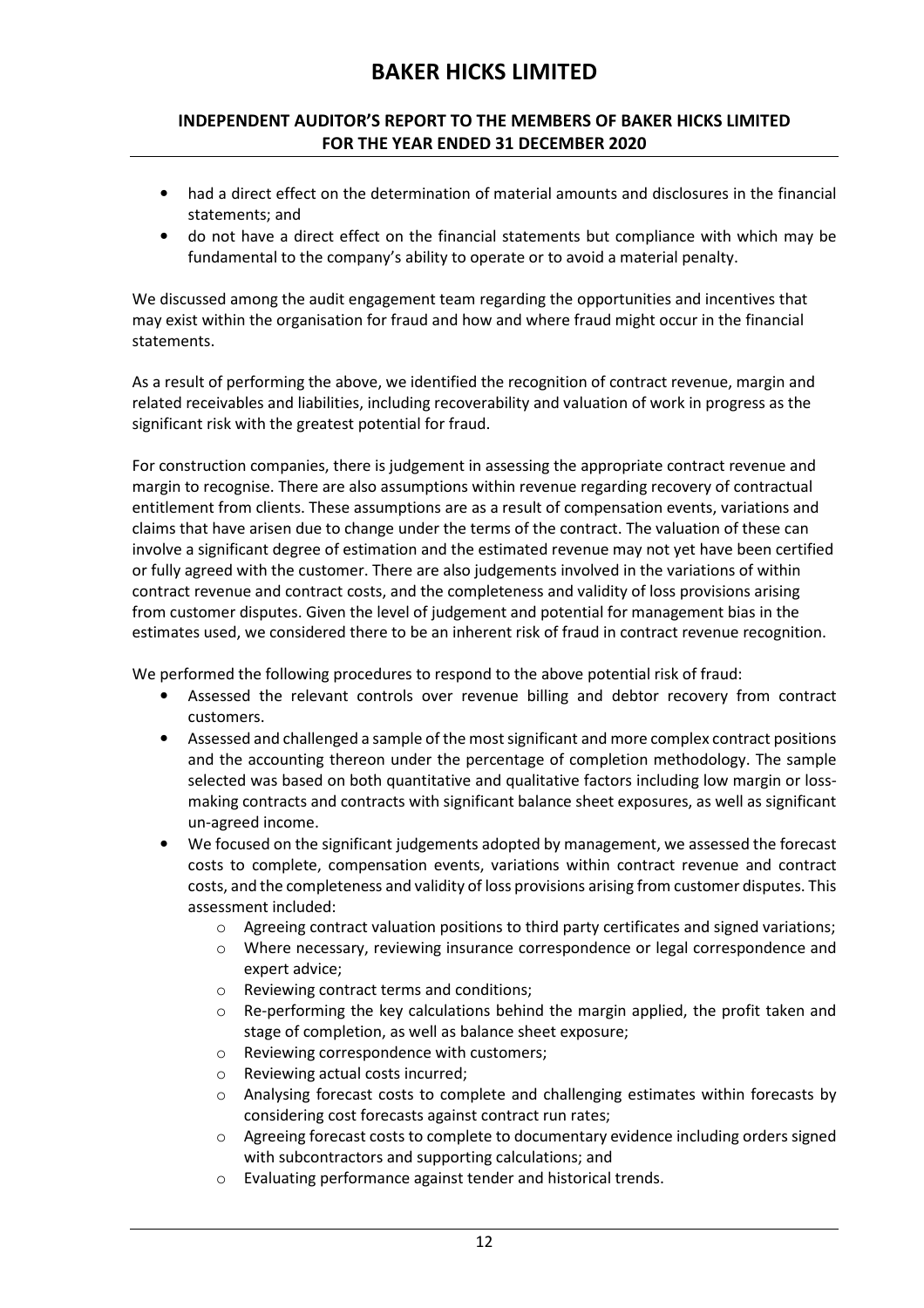## INDEPENDENT AUDITOR'S REPORT TO THE MEMBERS OF BAKER HICKS LIMITED FOR THE YEAR ENDED 31 DECEMBER 2020

- Assessed the completeness and validity of allowances recorded based upon the liabilities that may arise from disputes with customers or rectification works required. We did this through interviewing and challenging contract managers, commercial directors and a review of correspondence with customers, solicitors and expert advice.
- Considered managements provisions across all contracts.
- Assessed the impact of the Covid-19 pandemic on individual contracts in relation to programme delivery and supply chain, as well as customers in relation to the recoverability of work in progress.

In common with all audits under ISAs (UK), we are also required to perform specific procedures to respond to the risk of management override. In addressing the risk of fraud through management override of controls, we tested the appropriateness of journal entries and other adjustments; assessed whether the judgements made in making accounting estimates are indicative of a potential bias; and evaluated the business rationale of any significant transactions that are unusual or outside the normal course of business.

In addition to the above, our procedures to respond to the risks identified included the following:

- reviewing financial statement disclosures by testing to supporting documentation to assess compliance with provisions of relevant laws and regulations described as having a direct effect on the financial statements;
- performing analytical procedures to identify any unusual or unexpected relationships that may indicate risks of material misstatement due to fraud;
- enquiring of management; and
- reading minutes of meetings of those charged with governance and reviewing internal audit reports.

In the light of the knowledge and understanding of the company and its environment obtained in the course of the audit, we have not identified any material misstatements in the directors' report.

### Report on other legal and regulatory requirements

### Opinions on other matters prescribed by the Companies Act 2006

In our opinion, based on the work undertaken in the course of the audit:

- the information given in the strategic report and the directors' report for the financial year for which the financial statements are prepared is consistent with the financial statements; and
- the strategic report and the directors' report have been prepared in accordance with applicable legal requirements.

In the light of the knowledge and understanding of the company and its environment obtained in the course of the audit, we have not identified any material misstatements in the strategic report or the directors' report.

#### Matters on which we are required to report by exception

Under the Companies Act 2006 we are required to report in respect of the following matters if, in our opinion:

- adequate accounting records have not been kept, or returns adequate for our audit have not been received from branches not visited by us; or
- the financial statements are not in agreement with the accounting records and returns; or
- certain disclosures of directors' remuneration specified by law are not made; or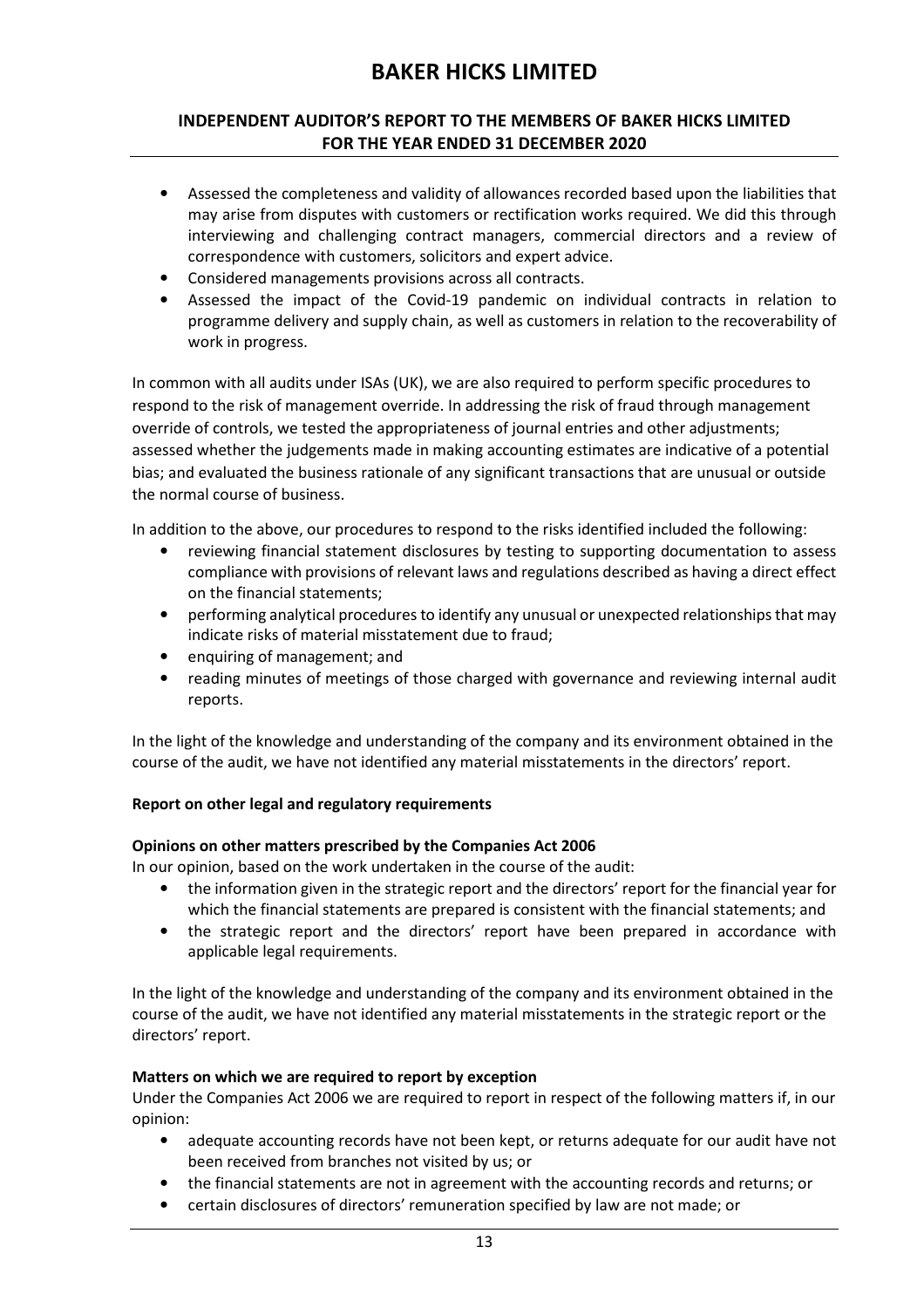## INDEPENDENT AUDITOR'S REPORT TO THE MEMBERS OF BAKER HICKS LIMITED FOR THE YEAR ENDED 31 DECEMBER 2020

• we have not received all the information and explanations we require for our audit.

We have nothing to report in respect of these matters.

### Use of our report

This report is made solely to the company's members, as a body, in accordance with Chapter 3 of Part 16 of the Companies Act 2006. Our audit work has been undertaken so that we might state to the company's members those matters we are required to state to them in an auditor's report and for no other purpose. To the fullest extent permitted by law, we do not accept or assume responsibility to anyone other than the company and the company's members as a body, for our audit work, for this report, or for the opinions we have formed.

Maklon Clared

Makhan Chahal ACA (Senior Statutory Auditor) For and on behalf of Deloitte LLP Statutory Auditor London, United Kingdom 9 March 2021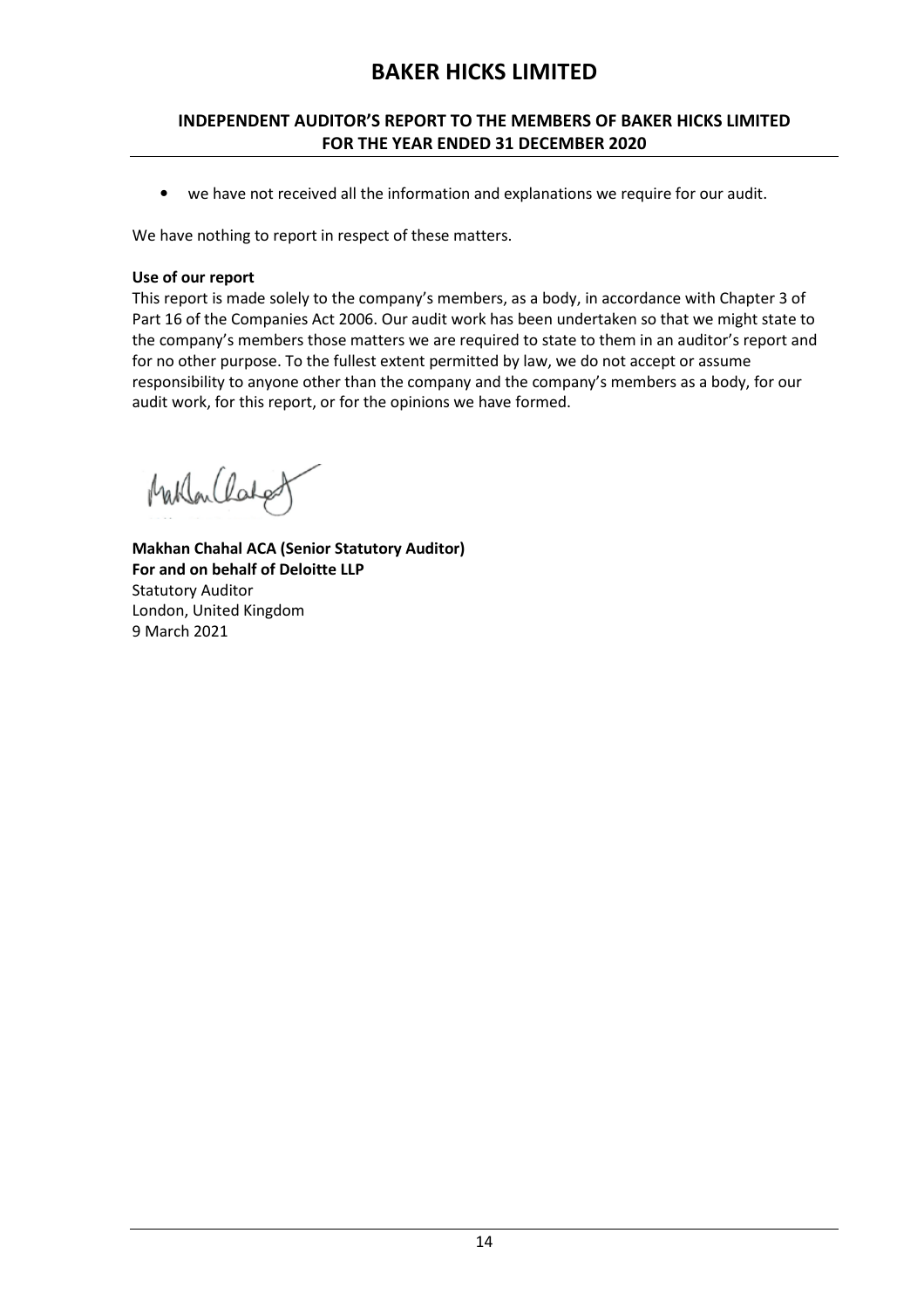## STATEMENT OF COMPREHENSIVE INCOME FOR THE YEAR ENDED 31 DECEMBER 2020

|                                                                   |              | 2020      | 2019      |
|-------------------------------------------------------------------|--------------|-----------|-----------|
|                                                                   | <b>Notes</b> | £000      | £000      |
|                                                                   |              |           |           |
| Revenue                                                           | 1            | 47,378    | 41,394    |
| Cost of sales                                                     |              | (32,788)  | (28,439)  |
| <b>Gross profit</b>                                               |              | 14,590    | 12,955    |
| Other administrative expenses                                     |              | (11, 583) | (10, 044) |
| <b>Operating profit</b>                                           | 2            | 3,007     | 2,911     |
| Interest receivable                                               | 5            | 165       |           |
| Interest payable                                                  | 5            | (264)     | (280)     |
| Profit before tax                                                 |              | 2,908     | 2,631     |
| Tax                                                               | 6            | (537)     | (516)     |
| Profit for the financial year attributable to owners              |              |           |           |
| of the Company                                                    | 14           | 2,371     | 2,115     |
| Items that may be reclassified subsequently to<br>profit or loss: |              |           |           |
| Other comprehensive income                                        |              |           |           |
| comprehensive<br>the<br>for<br>Total<br>income<br>year            |              |           |           |
| attributable to owners of the Company                             |              | 2,371     | 2,115     |

## Continuing operations

The results for the current and previous financial years all derive from continuing operations.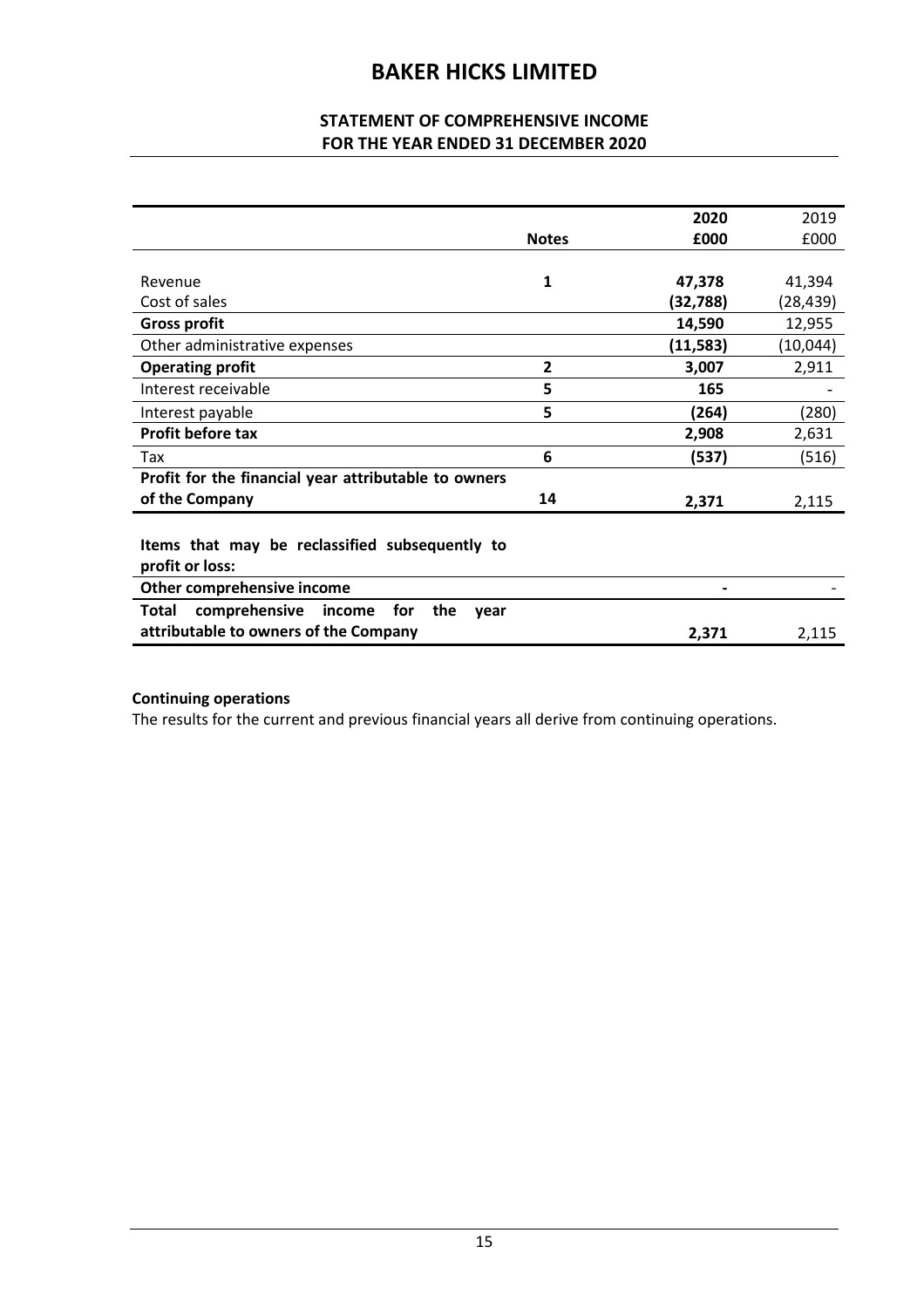## BALANCE SHEET AS AT 31 DECEMBER 2020

|                                  |                         | 2020      | 2019      |
|----------------------------------|-------------------------|-----------|-----------|
|                                  | <b>Notes</b>            | £000      | £000      |
| <b>Non-current assets</b>        |                         |           |           |
| Property, plant and equipment    | $\overline{\mathbf{z}}$ | 8,786     | 8,795     |
| Investments in subsidiaries      | 8                       | 1,684     | 1,684     |
| Deferred tax asset               | 12                      | 358       | 300       |
|                                  |                         | 10,828    | 10,779    |
| <b>Current assets</b>            |                         |           |           |
| Trade and other receivables      | 9                       | 11,241    | 15,295    |
| Contract assets                  | 10                      | 3,006     | 2,499     |
|                                  |                         | 14,247    | 17,794    |
| <b>Total assets</b>              |                         | 25,075    | 28,573    |
| <b>Current liabilities</b>       |                         |           |           |
| <b>Bank overdrafts</b>           |                         | (89)      | (5, 320)  |
| Trade and other payables         | 11                      | (9, 187)  | (7, 544)  |
| <b>Contract liabilities</b>      | 10                      | (3,780)   | (2,403)   |
| <b>Current tax liabilities</b>   |                         | (133)     | (717)     |
| Lease Liabilities                | 17                      | (860)     | (653)     |
|                                  |                         | (14, 049) | (16, 637) |
| <b>Net current assets</b>        |                         | 198       | 1,157     |
| <b>Non-current liabilities</b>   |                         |           |           |
| Trade and other payables         | 11                      |           | (2,930)   |
| Lease Liabilities                | 17                      | (5,640)   | (5,991)   |
|                                  |                         | (5,640)   | (8,921)   |
| <b>Total liabilities</b>         |                         | (19, 689) | (25, 558) |
| <b>Net assets</b>                |                         | 5,386     | 3,015     |
| <b>Capital and reserves</b>      |                         |           |           |
| Share capital                    | 13                      | 3,000     | 3,000     |
| Retained earnings                | 14                      | 2,386     | 15        |
| <b>Total shareholder's funds</b> |                         | 5,386     | 3,015     |

The financial statements of Baker Hicks Limited (company number 06256571) were approved by the Board and authorised for issue on 9 March 2021. They were signed on its behalf by:

ahe

………………………………………….. C Archer, Director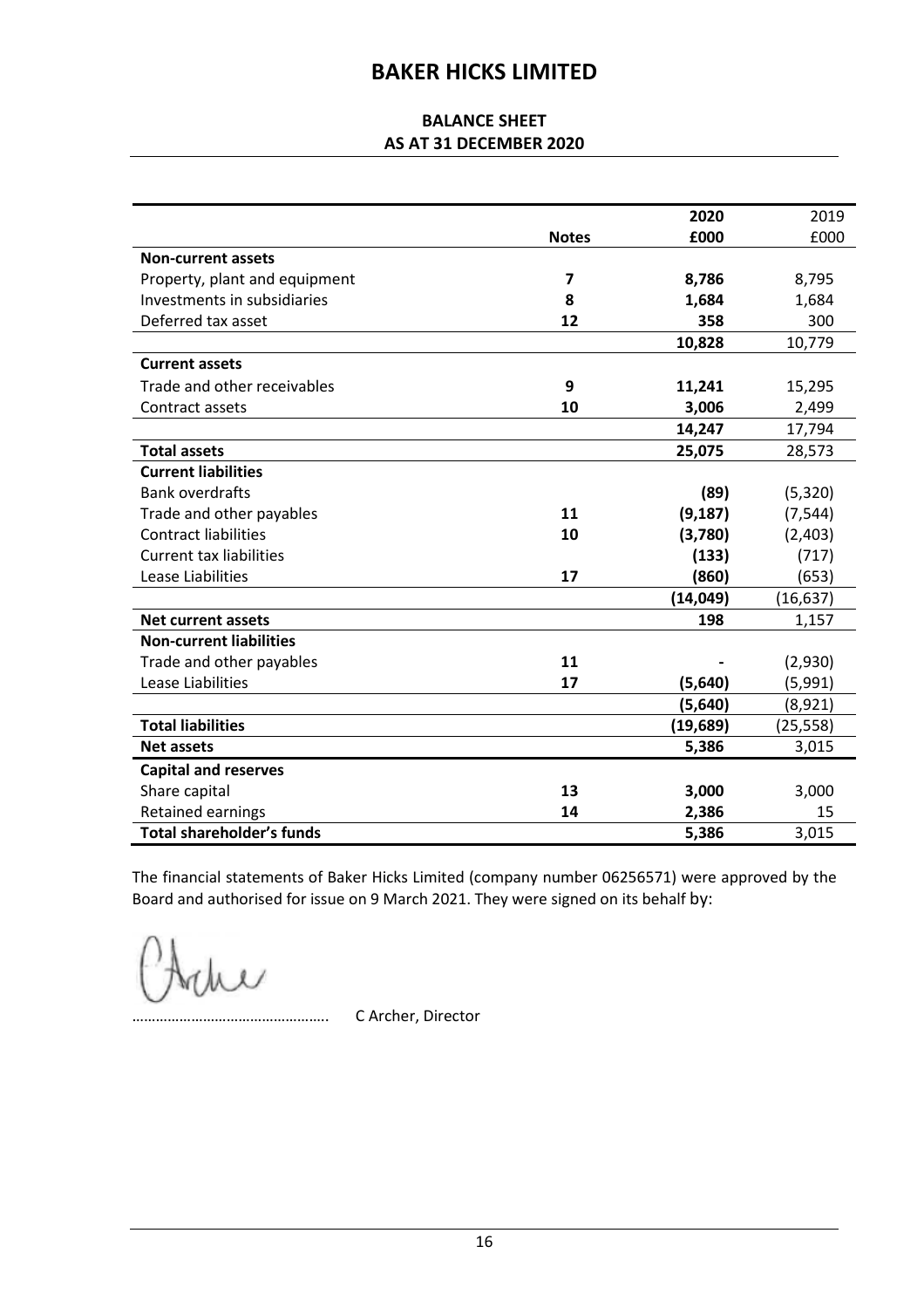## STATEMENT OF CHANGES IN EQUITY FOR THE YEAR ENDED 31 DECEMBER 2020

|                            | Share                        | Retained earnings |       |
|----------------------------|------------------------------|-------------------|-------|
|                            | capital                      | (Note 14)         |       |
|                            | (Note 13)                    |                   | Total |
|                            | £000                         | £000              | £000  |
|                            |                              |                   |       |
| At 1 January 2019          | 3,000                        | (2, 100)          | 900   |
| Total comprehensive income |                              | 2,115             | 2,115 |
| At 1 January 2020          | 3,000                        | 15                | 3,015 |
| Total comprehensive income | $\qquad \qquad \blacksquare$ | 2,371             | 2,371 |
| At 31 December 2020        | 3,000                        | 2,386             | 5,386 |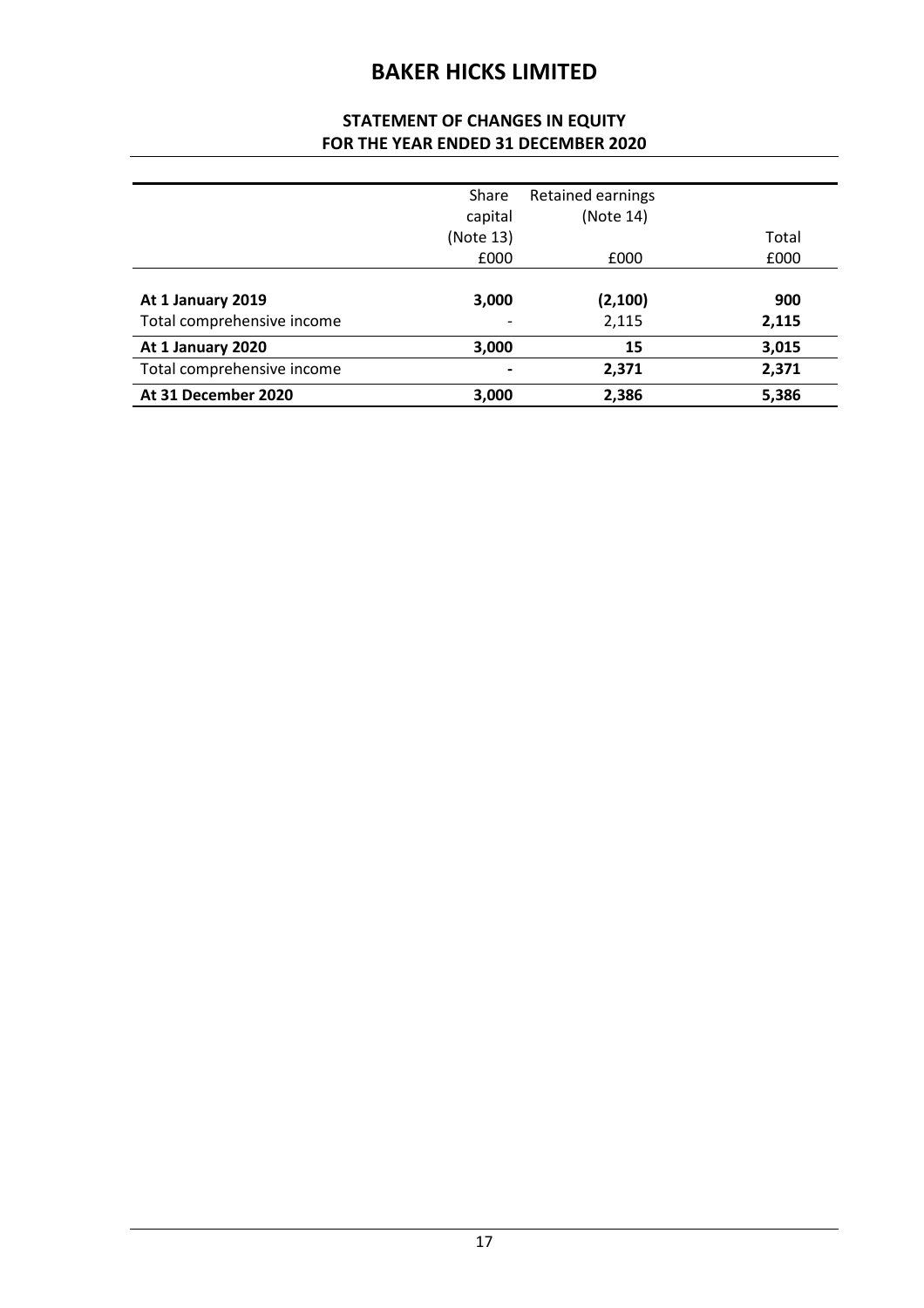### PRINCIPAL ACCOUNTING POLICIES FOR THE YEAR ENDED 31 DECEMBER 2020

#### General information

Baker Hicks Limited (the 'Company') is a private company limited by shares, incorporated and domiciled in the UK under the Companies Act 2006 and registered in England and Wales. The nature of the Company's operations and its principal activities are set out in the Strategic Report on pages 2 to 6. The address of the registered office is given on page 1.

#### Basis of accounting

The Company meets the definition of a qualifying entity under FRS 100 (Financial Reporting Standard 100) issued by the Financial Reporting Council. Accordingly, the Company has prepared its financial statements in accordance with FRS 101 (Financial Reporting Standard 101) 'Reduced Disclosure Framework' as issued by the Financial Reporting Council.

As permitted by FRS 101, the Company has taken advantage of the disclosure exemptions available under that standard in relation to capital management, presentation of comparative information in respect of certain assets, presentation of a cash flow statement, presentation of standards not yet effective and related party transactions. Where required, equivalent disclosures are given in the consolidated accounts of Morgan Sindall Group plc, which are available to the public at www.morgansindall.com.

The financial statements have been prepared under the historical cost convention. Historical cost is generally based on the fair value of the consideration given in exchange for the goods and services.

These financial statements are presented in pounds sterling which is the Company's presentational and functional currency.

The directors consider that the ultimate parent undertaking and ultimate controlling party of this Company is Morgan Sindall Group plc, which is registered in England and Wales. It is the only group into which the results of the Company are consolidated. Copies of the consolidated financial statements of Morgan Sindall Group plc are publicly available from www.morgansindall.com or from its registered office Kent House, 14-17 Market Place, London W1W 8AJ.

The Company is exempt by virtue of section 400 of the Companies Act 2006 from the preparation of consolidated financial statements because it is included in the Group accounts of Morgan Sindall Group plc. These financial statements are separate financial statements and present information about the Company as an individual undertaking and not of the Group.

#### Adoption of new and revised standards

### (i) New and revised accounting standards adopted by the Group

During the year, the Company has adopted the following new and revised standards and interpretations. Their adoption has not had any significant impact on the accounts or disclosures in these financial statements.

- Amendments to References to the Conceptual Framework in IFRS Standards
- Definition of a Business Combination Amendments to IFRS 3 'Business Combinations'
- Definition of Material Amendments to IAS 1 'Presentation of Financial Statements' and IAS 8 'Accounting Policies, Changes in Accounting Estimates and Errors'
- Interest Rate Benchmark Reform Amendments to IFRS 9 'Financial Instruments', IAS 39 'Financial Instruments – recognition and measurement' and IFRS 7 'Financial Instruments: Disclosures'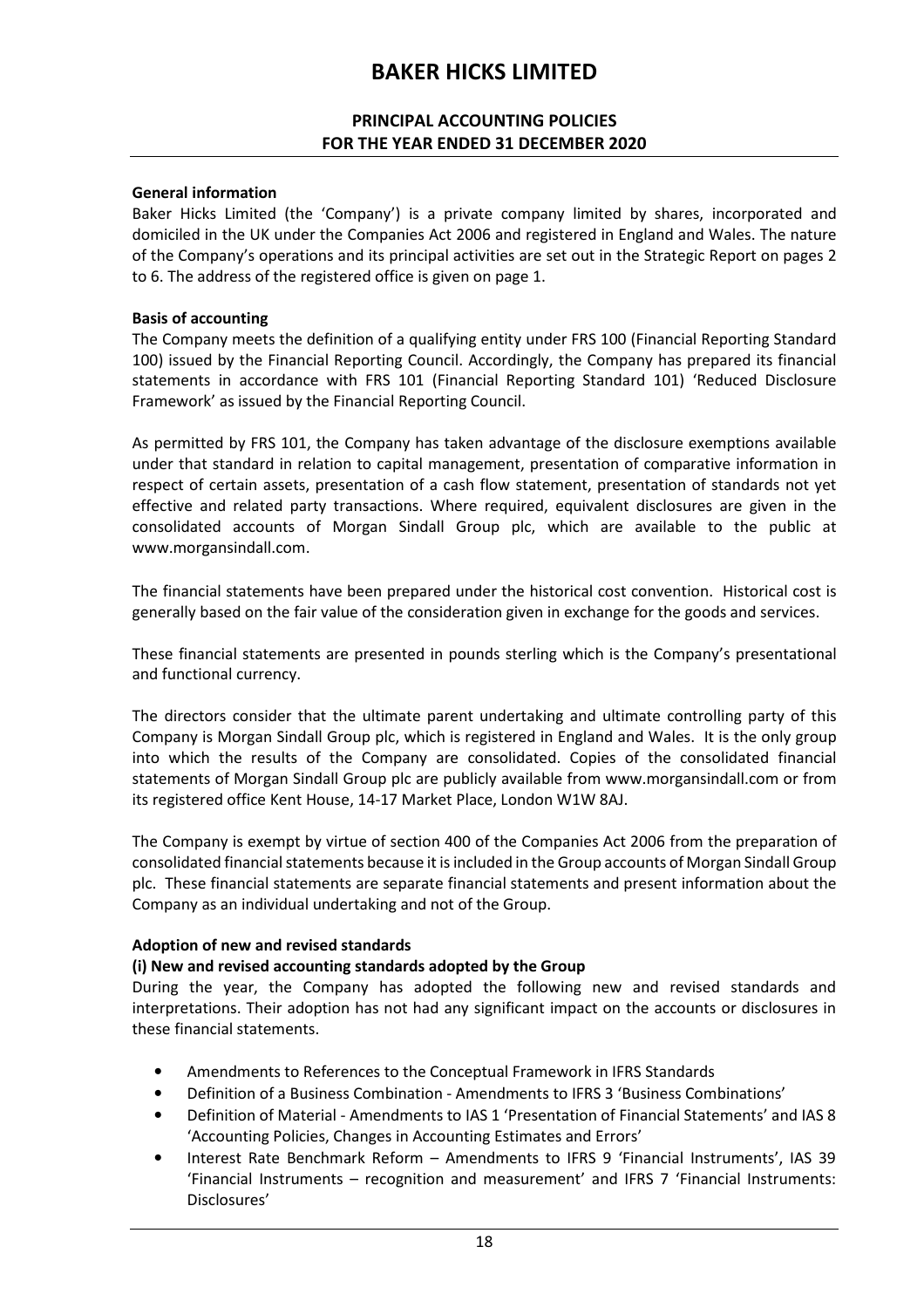## PRINCIPAL ACCOUNTING POLICIES FOR THE YEAR ENDED 31 DECEMBER 2020

### (ii) New and revised accounting standards and interpretations which were in issue but were not yet effective and have not been adopted early

At the date of the financial statements, the Company has not applied the following new and revised IFRSs that have been issued but are not yet effective:

- IFRS 17 'Insurance Contracts'
- IFRS 4 (amendments) Applying IFRS 9 'Financial Instruments' with IFRS 4 'Insurance Contracts'
- IAS 1 (amendments) Classification of Liabilities as Current or Non-Current
- IAS 16 (amendments) Property, Plant and Equipment Proceeds before Intended Use
- Annual Improvements 2018-2020 Cycle
- IFRS 3 (amendments) Reference to the Conceptual Framework
- IAS 37 (amendments) Onerous Contracts Cost of Fulfilling a Contract
- IFRS 16 (amendments) Covid-19-Related Rent Concessions

The company is currently assessing the impact of the standards but do not expect that the adoption of the Standards listed above will have a material impact on the financial statements of the Company in future periods.

The accounting policies as set out below have been applied consistently to all periods presented in these consolidated financial statements.

### Going concern

The Company's business activities, together with the factors likely to affect its future development and position, are set out in the Business Review section of the Strategic Report. The Company is expected to continue to generate positive cash flows on its own account and trade profitably for at least 12 months from the date of signing the accounts. The Company participates in the Group's centralised treasury arrangements and shares banking arrangements, including the provision of cross guarantees, with its ultimate parent Morgan Sindall Group plc and fellow subsidiaries.

The directors, having assessed the responses of the directors of Morgan Sindall Group plc to their enquiries, have no reason to believe that a material uncertainty exists that may cast significant doubt about the ability of the Company to continue as a going concern or its ability to continue with the current banking arrangements.

On the basis of their assessment of the Company's financial position and of the enquiries made of the directors of Morgan Sindall Group plc, the Company's directors have a reasonable expectation that the Company and the Group will be able to continue in operational existence for at least 12 months from the date of signing the accounts. Thus they continue to adopt the going concern basis of accounting in preparing the annual financial statements.

### Property, plant and equipment

Freehold and leasehold property, plant, machinery and equipment are stated at cost less accumulated depreciation and any recognised impairment loss. Depreciation is provided in equal annual instalments at rates calculated to write off the cost of the assets over their estimated useful lives as follows:

Plant, equipment, fixtures and fittings between three and 10 years Right of use - Leasehold buildings the period of the lease the period of the lease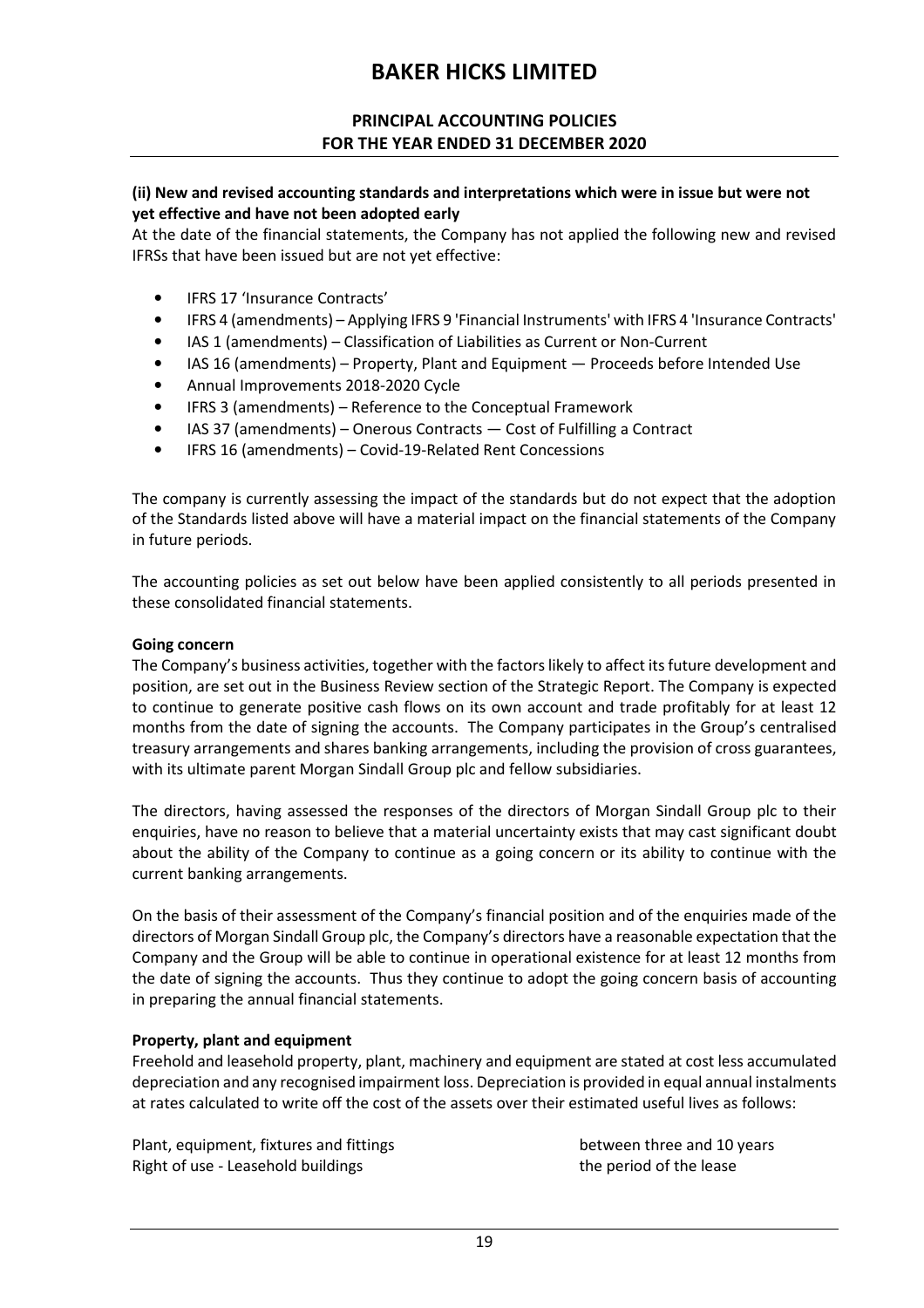## PRINCIPAL ACCOUNTING POLICIES FOR THE YEAR ENDED 31 DECEMBER 2020

#### Investments in subsidiaries

Investments held as fixed assets are stated at cost less provision for impairment.

#### Revenue

Revenue is defined as the value of goods and services rendered excluding discounts and VAT and is recognised as follows:

### (a) Construction and infrastructure services contracts

A significant portion of the Company's revenue is derived from construction and infrastructure services contracts. These services are provided to customers across a wide variety of sectors and the size and duration of the contracts can vary significantly from a few weeks to more than 10 years.

The majority of contracts are considered to contain only one performance obligation for the purposes of recognising revenue. Whilst the scope of works may include a number of different components, in the context of construction and infrastructure services activities these are usually highly interrelated and produce a combined output for the customer.

Contracts are typically satisfied over time. For fixed price construction contracts progress is measured through a valuation of the works undertaken by a professional quantity surveyor, including an assessment of any elements for which a price has not yet been agreed such as changes in scope. For cost reimbursable infrastructure services contracts progress is measured based on the costs incurred to date as a proportion of the estimated total cost and an assessment of the final contract price payable.

Variations are not included in the estimated total contract price until the customer has agreed the revised scope of work.

Where the scope has been agreed but the corresponding change in price has not yet been agreed, only the amount that is considered highly probable not to reverse in the future is included in the estimated total contract price. Where delays to the programme of works are anticipated and liquidated damages would be contractually due, the estimated total contract price is reduced accordingly. This is only mitigated by expected extensions of time or commercial resolution being achieved where it is highly probable that this will not lead to a significant reversal in the future.

For cost reimbursable contracts, expected pain share is recognised in the estimated total contract price immediately whilst anticipated gain share and performance bonuses are only recognised at the point that they are agreed by the customer.

In order to recognise the profit over time it is necessary to estimate the total costs of the contract. These estimates take account of any uncertainties in the cost of work packages which have not yet been let and materials which have not yet been procured, the expected cost of any acceleration of or delays to the programme or changes in the scope of works and the expected cost of any rectification works during the defects liability period.

Once the outcome of a construction contract can be estimated reliably, margin is recognised in the income statement in line with the stage of completion. Where a contract is forecast to be lossmaking, the full loss is recognised immediately in the income statement.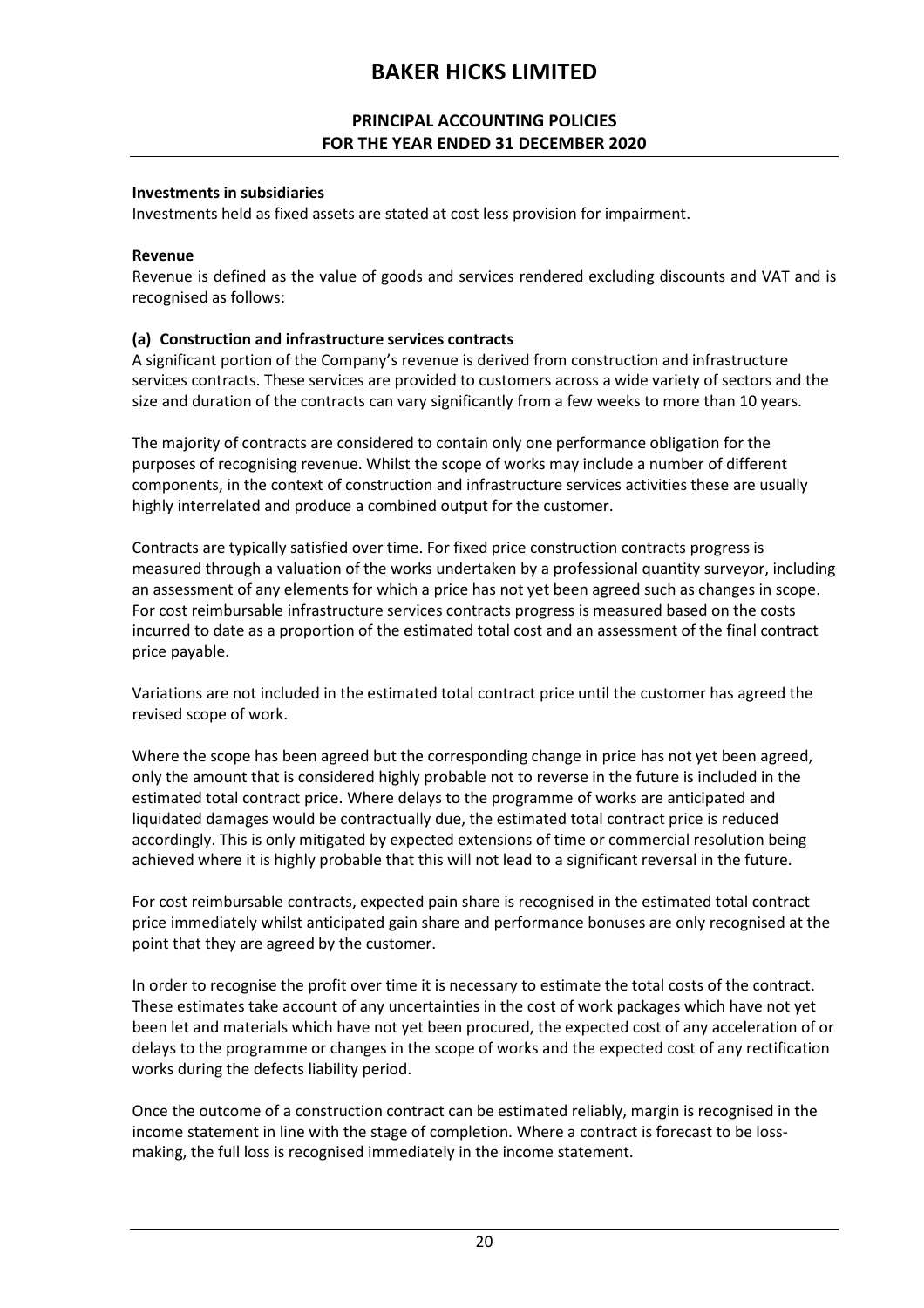## PRINCIPAL ACCOUNTING POLICIES FOR THE YEAR ENDED 31 DECEMBER 2020

### (b) Service contracts

Service contracts include design, maintenance and management services. Contracts are typically satisfied over time and revenue is measured through an assessment of time incurred and materials utilised as a proportion of the total expected or percentage of completion depending upon the nature of the service.

### (c) Contract costs

Costs to obtain a contract are expensed unless they are incremental, i.e. they would not have been incurred if the contract had not been obtained, and the contract is expected to be sufficiently profitable for them to be recovered.

Costs to fulfil a contract are expensed unless they relate to an identified contract, generate or enhance resources that will be used to satisfy the obligations under the contract in future years and the contract is expected to be sufficiently profitable for them to be recovered.

Where costs are capitalised, they are amortised over the shorter of the period for which revenue and profit can be forecast with reasonable certainty and the duration of the contract except where the contract becomes loss making. If the contract becomes loss making, all capitalised costs related to that contract are immediately expensed.

### Leases

Where the Company is a lessee, a right-of-use asset and lease liability are recognised at the outset of the lease. The lease liability is initially measured at the present value of the lease payments that are not paid at that date based on the Group's expectations of the likelihood of lease extension or break options being exercised. The lease liability is subsequently adjusted to reflect imputed interest, payments made to the lessor and any lease modifications. The right-of-use asset is initially measured at cost, which comprises the amount of the lease liability, any lease payments made at or before the commencement date, less any lease incentives received, any initial direct costs incurred by the Group and an estimate of any costs that are expected to be incurred at the end of the lease to dismantle or restore the asset. The right-of-use asset is subsequently depreciated in accordance with the Group's accounting policy on property, plant and equipment. The amount charged to the income statement comprises the depreciation of the right-of-use asset and the imputed interest on the lease liability.

### Pensions

The Company contributes to The Morgan Sindall Retirement Benefits Plan and to other employees' personal pension arrangements, which are of a defined contribution type. For all schemes the amount charged to the statement of comprehensive income is equal to the contributions payable in the year. Differences between contributions payable in the year and contributions actually paid are shown as either accruals or prepayments in the balance sheet.

### Income tax

The income tax expense represents the current and deferred tax charges. Income tax is recognised in the statement of comprehensive income except to the extent that it relates to items recognised directly in equity.

Current tax is the Group's expected tax liability on taxable profit for the year using tax rates enacted or substantively enacted at the reporting date and any adjustments to tax payable in respect of previous years.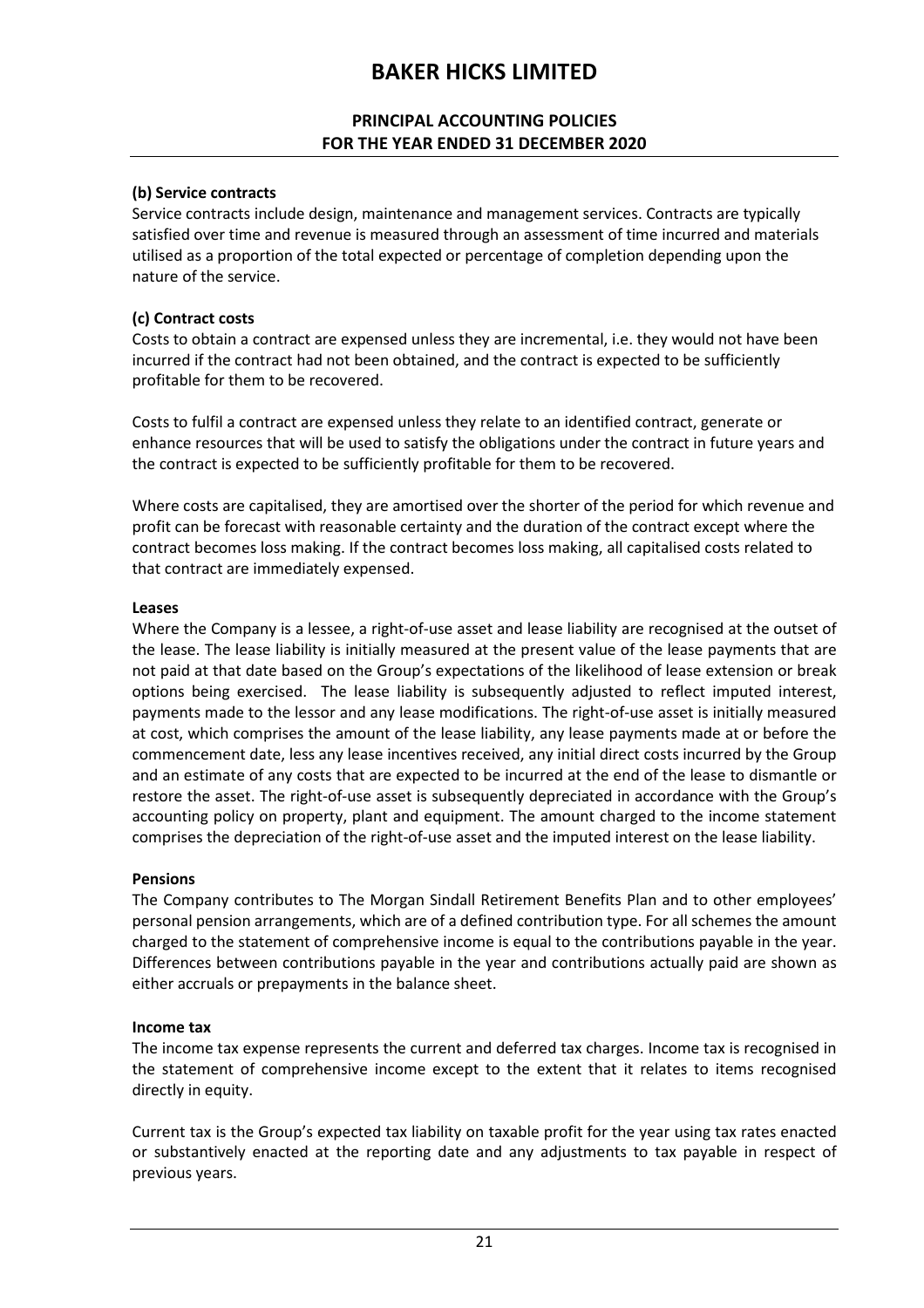## PRINCIPAL ACCOUNTING POLICIES FOR THE YEAR ENDED 31 DECEMBER 2020

Taxable profit differs from that reported in the statement of comprehensive income because it is adjusted for items of income or expense that are assessable or deductible in other years and is adjusted for items that are never assessable or deductible.

Deferred tax is recognised using the balance sheet method, providing for temporary differences between the carrying amount of assets and liabilities for financial reporting purposes and the corresponding tax bases used in tax computations. Deferred tax is not recognised for the initial recognition of assets or liabilities in a transaction that is not a business combination and affects neither accounting nor taxable profits, or differences relating to investments in subsidiaries and joint ventures to the extent that it is probable that they will not reverse in the foreseeable future. Deferred tax is not recognised for taxable temporary differences arising on the initial recognition of goodwill.

Deferred tax is recognised on temporary differences which result in an obligation at the balance sheet date to pay more tax, or a right to pay less tax, at a future date, at the tax rates expected to apply when they reverse, based on the laws that have been enacted or substantively enacted at the reporting date. Deferred tax assets are recognised to the extent that it is regarded as more likely than not that they will be recovered. Deferred tax assets and liabilities are not discounted and are only offset where this is a legally enforceable right to offset current tax assets and liabilities.

### Financial instruments

Financial assets and financial liabilities are recognised in the Company's balance sheet when the Company becomes a party to the contractual provisions of the instrument.

Financial assets and financial liabilities are initially measured at fair value. Transaction costs that are directly attributable to the acquisition or issue of financial assets and financial liabilities (other than financial assets and financial liabilities at fair value through profit or loss) are added to or deducted from the fair value of the financial assets or financial liabilities, as appropriate, on initial recognition. Transaction costs directly attributable to the acquisition of financial assets or financial liabilities at fair value through profit or loss are recognised immediately in profit or loss.

### Critical accounting judgements and key sources of estimation uncertainty

The preparation of financial statements requires the Company's management to make judgements, assumptions and estimates that affect the application of accounting policies and the reported amounts of assets, liabilities, income and expense. Actual results may differ from these estimates. The estimates and underlying assumptions are reviewed on an ongoing basis. Revisions to accounting estimates are recognised in the period in which the estimate is revised if the revision affects only that period, or in the period of the revision and future periods if the revision affects both current and future periods.

### (a) Critical judgements in applying the Group's accounting policies

The company did not have any critical judgements or key assumptions concerning the future, or other key sources of estimation uncertainty in the reporting period that may have a significant risk of causing a material adjustment to the carrying amounts of assets and liabilities within the next financial year.

### (b) Key sources of estimation uncertainty

The Group does not have any key assumptions concerning the future, or other key sources of estimation uncertainty in the reporting period that may have a significant risk of causing a material adjustment to the carrying amounts of assets and liabilities within the next financial year.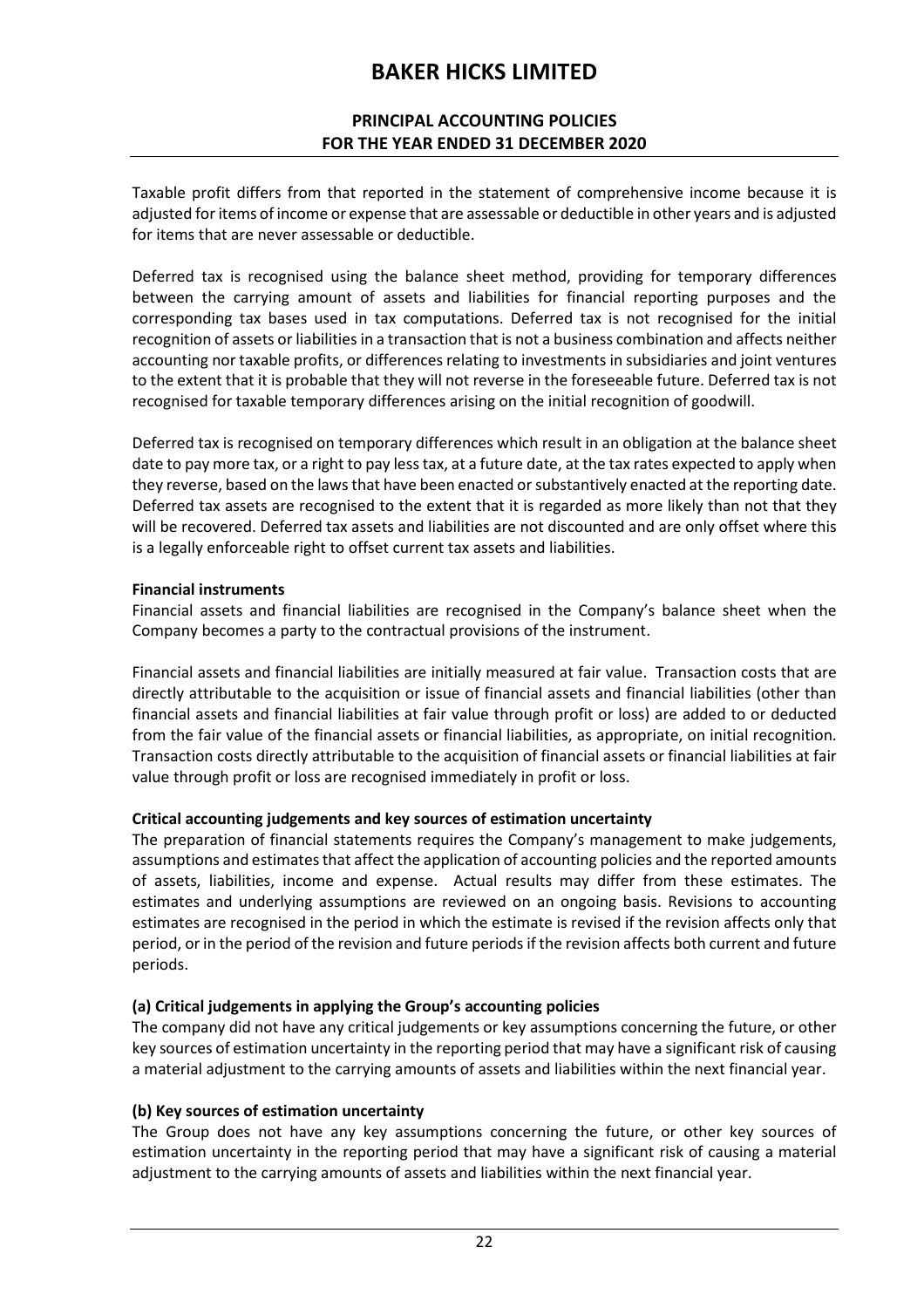## NOTES TO THE FINANCIAL STATEMENTS FOR THE YEAR ENDED 31 DECEMBER 2020

### 1. Analysis of revenue and profit before taxation

All revenue and profit before taxation relates to the Company's principal activity carried out in the UK.

#### 2. Operating profit

|                                                                      | 2020 | 2019 |
|----------------------------------------------------------------------|------|------|
|                                                                      | £000 | £000 |
| Operating profit is stated after charging:                           |      |      |
| Depreciation of tangible fixed assets:                               |      |      |
| - owned assets                                                       | 717  | 557  |
| - Right of use assets                                                | 796  | 720  |
| Expense relating to short-term leases                                | 653  | 238  |
| Impairment of investment                                             |      | 117  |
| Fees payable to the Company's auditor for the audit of the Company's |      |      |
| annual accounts                                                      | 25   | 25   |

Non-audit fees payable by the Company during the year were £nil (2019: £nil) relating to other services.

Through the period, the Company placed a number of its employees on furlough and accessed the Government's Coronavirus Job Retention Scheme ('CJRS'). On average, 26 employees were furloughed per month from April to June. At the peak, 30 employees were furloughed across the Company, and the Company claimed £157k under the CJRS in the year, the benefit of which was initially reflected in the income statement within the associated wages and salaries in Note 3.

The Group subsequently repaid in full the Government in October 2020 for amounts initially paid under CJRS; there is no outstanding balance to this grant at 31 December 2020.

### 3. Staff costs

|                                                              | 2020   | 2019   |
|--------------------------------------------------------------|--------|--------|
|                                                              | £000   | £000   |
| Wages and salaries                                           | 18,465 | 15,417 |
| Social security costs                                        | 2,217  | 1,825  |
| Pension costs                                                | 806    | 691    |
|                                                              | 21,488 | 17,933 |
|                                                              |        |        |
|                                                              | No.    | No.    |
| The average monthly number of employees (including executive |        |        |
| directors)                                                   | 381    | 306    |
| during the year was:                                         |        |        |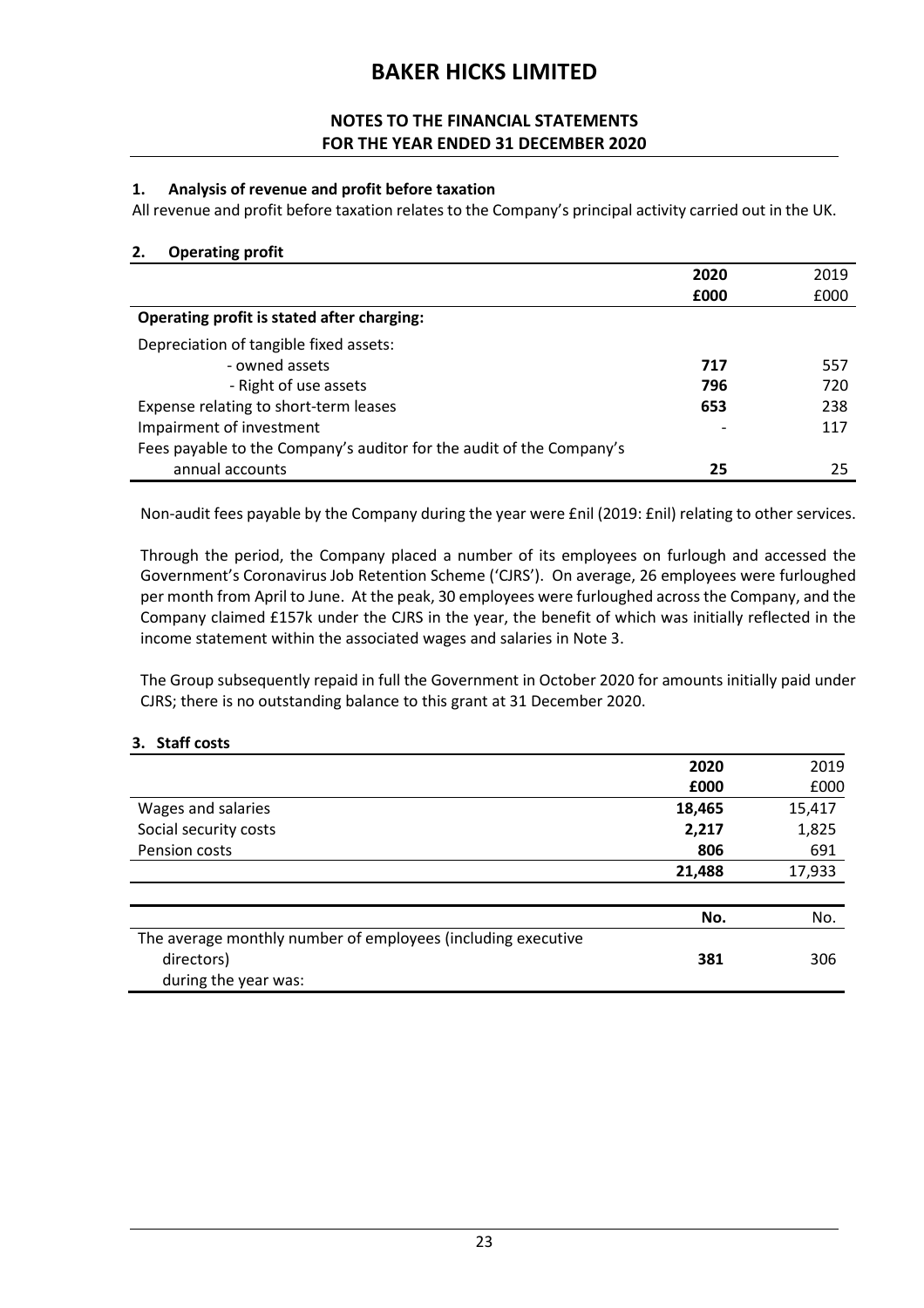## NOTES TO THE FINANCIAL STATEMENTS FOR THE YEAR ENDED 31 DECEMBER 2020

### 4. Directors' remuneration

|                                                                                                                   | 2020     | 2019      |
|-------------------------------------------------------------------------------------------------------------------|----------|-----------|
|                                                                                                                   | £000     | £000      |
| Directors' remuneration                                                                                           |          |           |
| Emoluments                                                                                                        | 679      | 522       |
| Company contributions to money purchase pension scheme                                                            | 10       | 12        |
|                                                                                                                   | 689      | 534       |
| Remuneration of the highest paid director<br>Emoluments<br>Company contributions to money purchase pension scheme | 503<br>5 | 390<br>10 |
|                                                                                                                   | No.      | No.       |
| The number of directors who:                                                                                      |          |           |
| - are members of money purchase pension schemes                                                                   | 2        |           |

Total emoluments excludes amounts in respect of share options (granted and/or exercised), pension contributions, benefits under pension schemes and benefits under long term incentive plans.

Two current directors of the Company received no emoluments (2019: two) in their capacity as directors of this Company. These individuals are remunerated by another company in the Group.

#### 5. Net interest receivable / (payable)

|                             | 2020  | 2019                     |
|-----------------------------|-------|--------------------------|
|                             | £000  | £000                     |
| Transfer pricing income     | 165   | $\overline{\phantom{0}}$ |
| Interest receivable         | 165   |                          |
|                             |       |                          |
| Other interest payable      | (74)  | (107)                    |
| Lease liabilities (Note 17) | (190) | (173)                    |
| Interest payable            | (264) | (280)                    |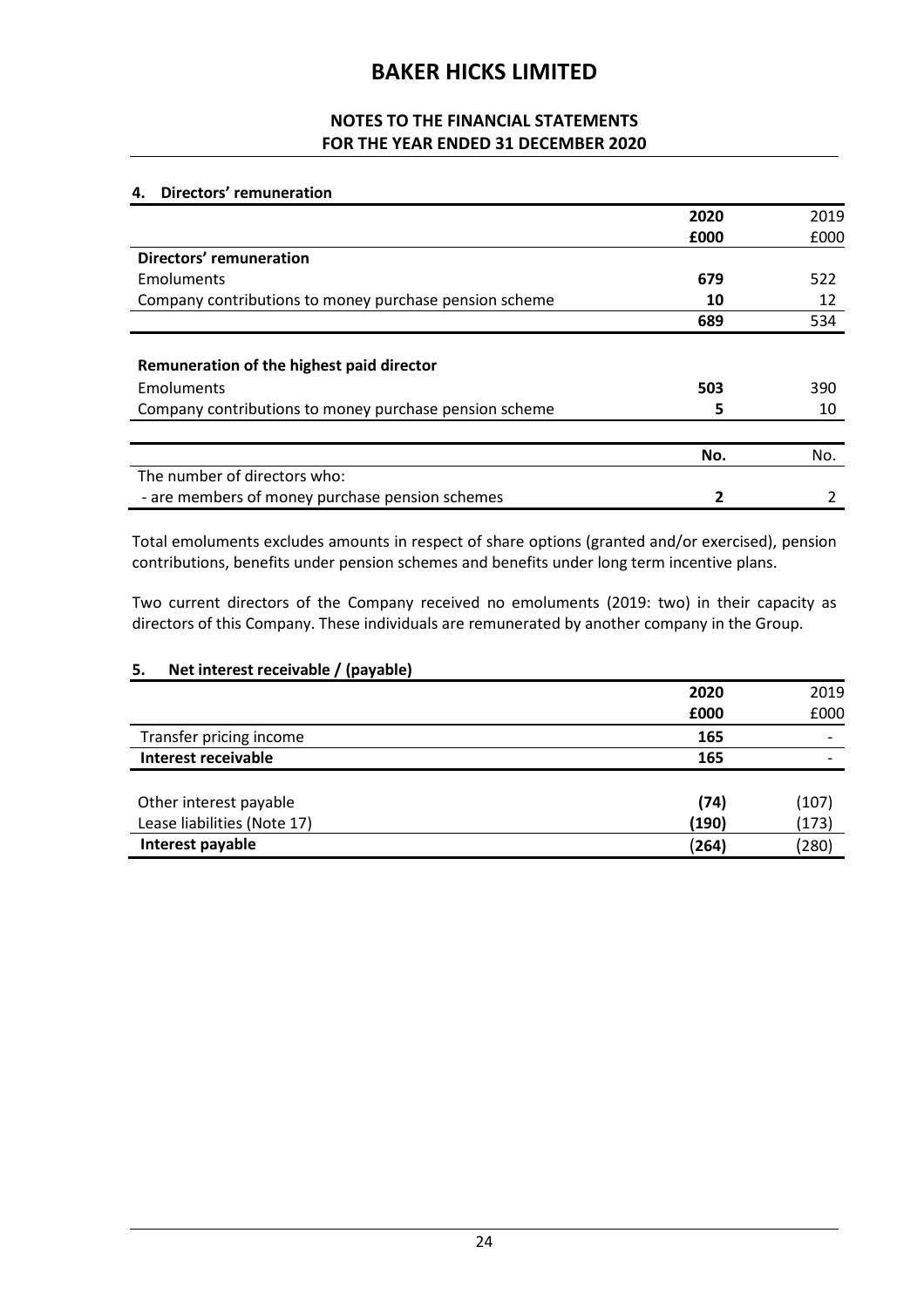### NOTES TO THE FINANCIAL STATEMENTS FOR THE YEAR ENDED 31 DECEMBER 2020

6. Tax

|                                                  | 2020 | 2019 |
|--------------------------------------------------|------|------|
|                                                  | £000 | £000 |
| UK corporation tax charge on profit for the year | 578  | 530  |
| Adjustment in respect of previous years          | 17   | (34) |
| <b>Total current tax</b>                         | 595  | 496  |
| Origination and reversal of timing differences   | (45) | (3)  |
| Adjustment in respect of previous years          | (13) | 23   |
| Total deferred tax (note 12)                     | (58) | 20   |
| Total tax expense                                | 537  | 516  |

Corporation tax is calculated at 19.0% (2018: 19.0%) of the estimable taxable profit for the year. The actual tax charge for the current and preceding year differs from the standard rate for the reasons set out in the following reconciliation:

|                                                                     | 2020  | 2019  |
|---------------------------------------------------------------------|-------|-------|
|                                                                     | £000  | £000  |
| Profit before tax                                                   | 2,907 | 2,631 |
| Tax on profit at corporation tax rate                               | 552   | 500   |
|                                                                     |       |       |
| Factors affecting the charge for the year:                          |       |       |
| Non-taxable income and expenses                                     |       |       |
| Adjustments to tax charge in respect of previous years              | 3     | (11)  |
| Expected forthcoming changes in tax rates upon deferred tax balance | (35)  |       |
| Other tax differences                                               | 16    | 24    |
| <b>Total tax expense</b>                                            | 537   | 516   |

The Finance (No 2) Act 2015, which provides for reductions in the main rate of corporation tax from 20% to 19% effective from 1 April 2017 and to 18% effective from 1 April 2020, was substantively enacted on 26 October 2015. Subsequently, the Finance Act 2016, which provides for a further reduction in the main rate of corporation tax to 17% effective from 1 April 2020, was substantively enacted on 6 September 2016.

In the Spring Budget 2020, the UK Government announced that from 1 April 2020 the UK corporation tax rate would remain at 19% (rather than reducing to 17%, as previously enacted). Deferred taxes at the balance sheet are measured using the enacted rates that are expected to apply to the unwind of each asset or liability. Accordingly, deferred tax balances as at 31 December 2019 were calculated at 17%, and deferred tax balances as at 31 December 2020 have been calculated at 19%. This change in deferred tax calculation rate has resulted in a reduced tax charge for the year.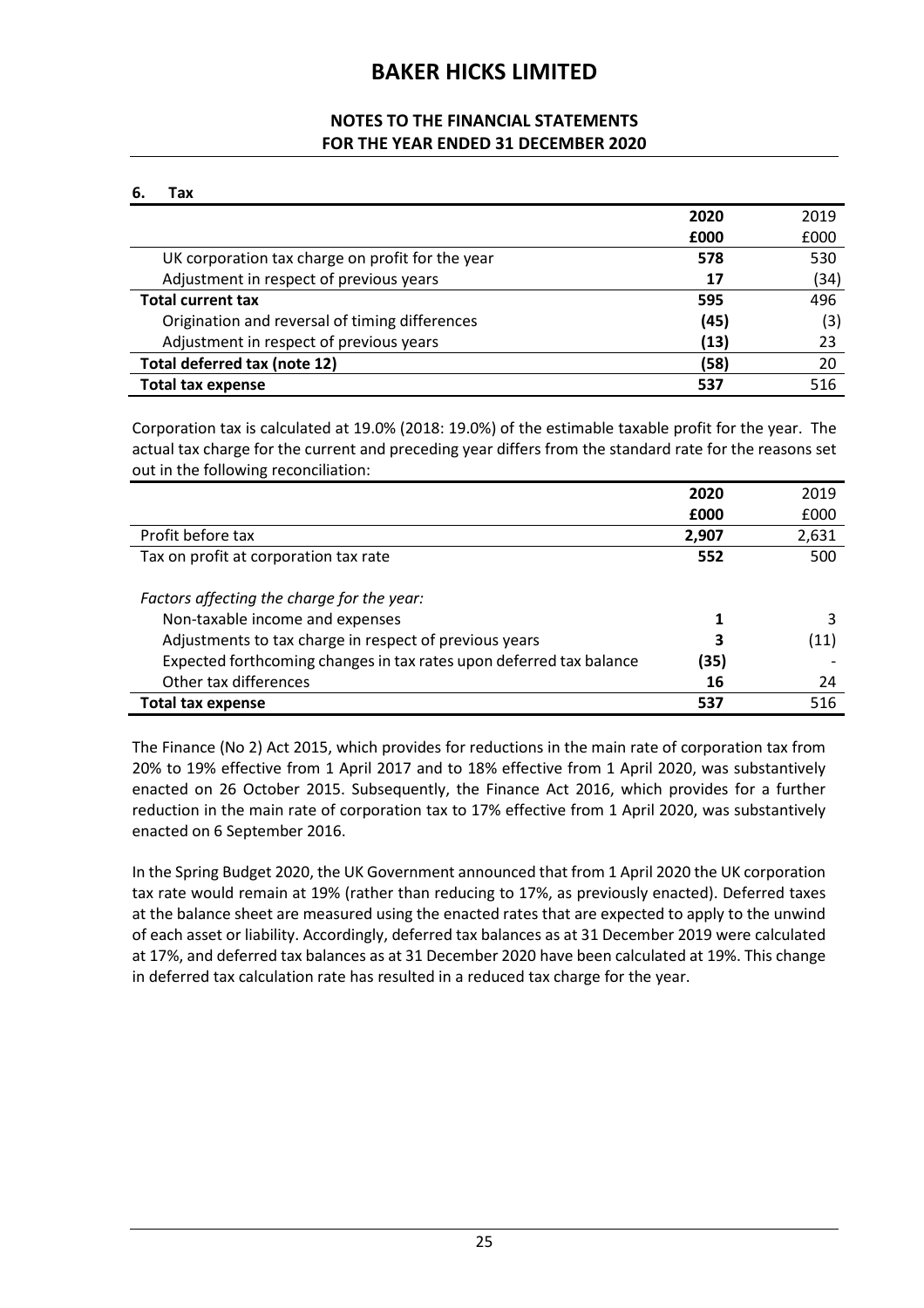## NOTES TO THE FINANCIAL STATEMENTS FOR THE YEAR ENDED 31 DECEMBER 2020

## 7. Property, plant and equipment

|                        | Plant.       | <b>Right of use</b> |              |
|------------------------|--------------|---------------------|--------------|
|                        | Equipment,   | assets -            |              |
|                        | fixtures and | Leasehold           |              |
|                        | fittings     | <b>Buildings</b>    | <b>Total</b> |
|                        | £000         | £000                | £000         |
| Cost                   |              |                     |              |
| As at 1 January 2020   | 3,452        | 6,766               | 10,218       |
| Additions              | 1,015        | 598                 | 1,613        |
| <b>Disposals</b>       | (199)        | (161)               | (360)        |
| As at 31 December 2020 | 4,268        | 7,203               | 11,471       |
|                        |              |                     |              |
| <b>Depreciation</b>    |              |                     |              |
| As at 1 January 2020   | (669)        | (754)               | (1, 423)     |
| Charge for the year    | (717)        | (796)               | (1, 513)     |
| <b>Disposals</b>       | 166          | 85                  | 251          |
| As at 31 December 2020 | (1, 220)     | (1, 465)            | (2,685)      |
|                        |              |                     |              |
| <b>Net Book Value</b>  |              |                     |              |
| As at 31 December 2020 | 3,048        | 5,738               | 8,786        |
| As at 31 December 2019 | 2,783        | 6,012               | 8,795        |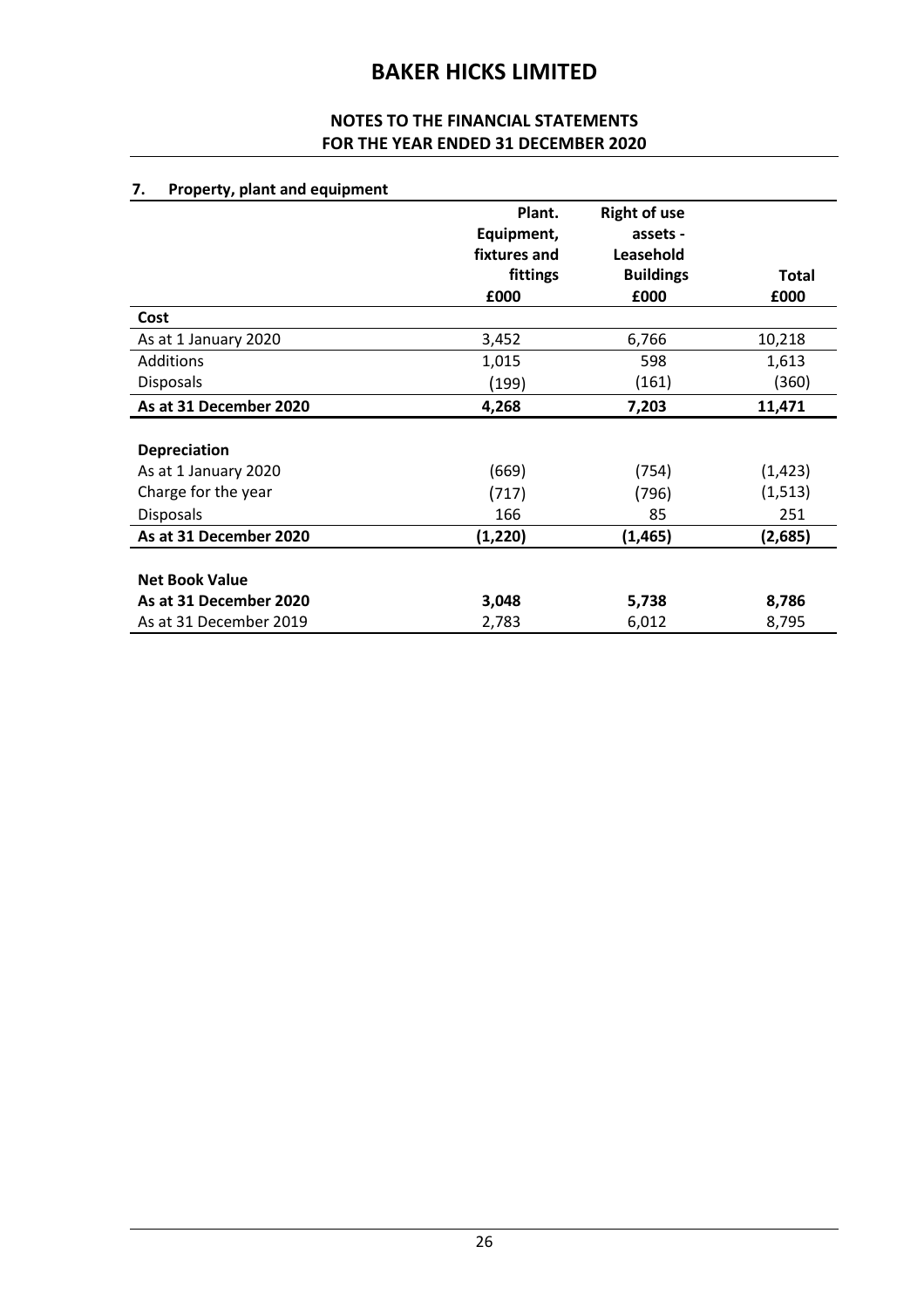## NOTES TO THE FINANCIAL STATEMENTS FOR THE YEAR ENDED 31 DECEMBER 2020

#### 8. Investments in subsidiaries

|                         | <b>Subsidiaries</b> |
|-------------------------|---------------------|
|                         | £000                |
| Cost and net book value |                     |
| At 1 January 2020       | 1,684               |
| At 31 December 2020     | 1,684               |

The details of the Company's subsidiaries are shown below. The country of incorporation and principal place of business is the UK and the address of the registered office of each entity is the same as the registered office of this Company unless otherwise indicated.

| Name of company                                                  | <b>Principal activity</b>                    | <b>Proportion of</b><br>ordinary<br>shares held |
|------------------------------------------------------------------|----------------------------------------------|-------------------------------------------------|
| <b>Morgan Sindall Professional Services</b><br>(Switzerland) Ltd | Holding company                              | 100%                                            |
| <b>Morgan Sindall Engineering Solutions</b><br>Limited           | Design & construction<br>management services | 100%                                            |
| BakerHicks AG <sup>**</sup>                                      | Design & construction<br>management services | 100%*                                           |
| BakerHicks GmbH ***                                              | Design & construction<br>management services | 100%*                                           |
| BakerHicks GmbH ****                                             | Design & construction<br>management services | 100%*                                           |

\* Indirect holdings

\*\* Country of incorporation is Switzerland and registered office is Badenstrasse 3, CH-4057 Basel, Switzerland

\*\*\* Country of incorporation is Germany and registered office is Albert-Nestler-Strasse 26, 76131 Karlsruhe, Germany

\*\*\* Country of incorporation is Austria and registered office is Am Euro Platz 3, 1120 Wien, Austria

|                                     | 2020   | 2019   |
|-------------------------------------|--------|--------|
|                                     | £000   | £000   |
| Amounts falling due within one year |        |        |
| Trade receivables                   | 2,504  | 2,737  |
| Amounts owed by Group undertakings  | 7,899  | 11,861 |
| Prepayments                         | 553    | 492    |
| Other receivables                   | 285    | 205    |
|                                     | 11.241 | 15,295 |

9. Trade and other receivables

Amounts owed by Group undertakings are payable on demand and are not interest bearing.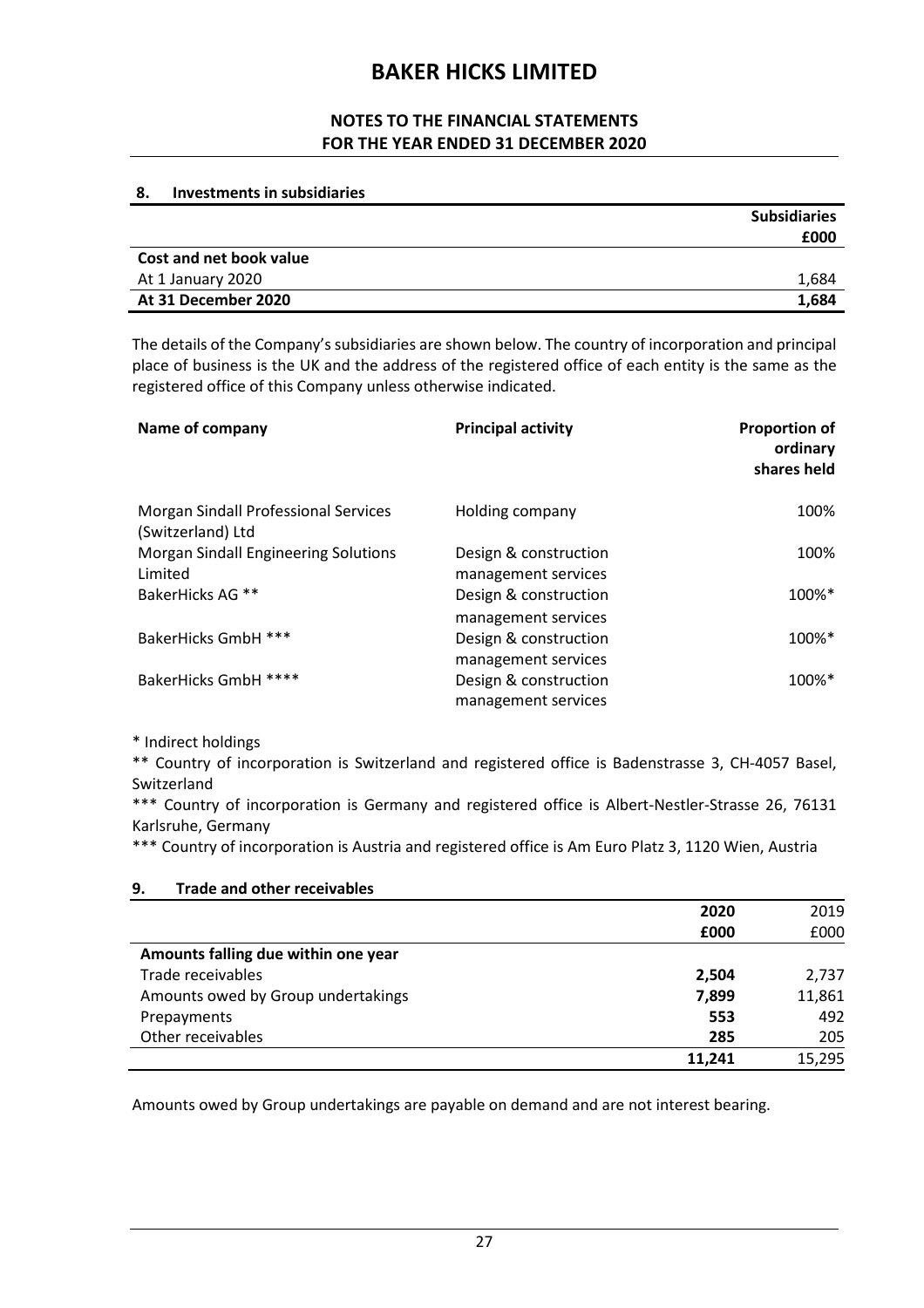### NOTES TO THE FINANCIAL STATEMENTS FOR THE YEAR ENDED 31 DECEMBER 2020

### 10. Construction contracts

The Group has recognised the following revenue-related contract assets and liabilities:

|                      | 2020    | 2019    |
|----------------------|---------|---------|
|                      | £000    | £000    |
| Contract assets      | 3.006   | 2,499   |
| Contract liabilities | (3,780) | (2,403) |

The contract assets primarily relate to the Group's right to consideration for construction work completed but not invoiced at the balance sheet date. The contract assets are transferred to trade receivables when the amounts are certified by the customer. On most contracts certificates are issued by the customer on a monthly basis.

The Group has taken advantage of the practical expedient in paragraph 94 of IFRS 15 to immediately expense the incremental costs of obtaining contracts where the amortisation period of the assets would have been one year or less.

The contract liabilities primarily relate to the advance consideration received from customers in respect of performance obligations which have not yet been fully satisfied and for which revenue has not been recognised. All contract liabilities held at 31 December 2020 are expected to satisfy performance obligations in the next 12 months.

Significant changes in the contract assets and the contract liabilities during the period are as follows:

|                                                                          | 2020     |                    | 2019     |             |
|--------------------------------------------------------------------------|----------|--------------------|----------|-------------|
|                                                                          | £000     |                    | £000     |             |
|                                                                          | Contract | <b>Contract</b>    | Contract | Contract    |
|                                                                          | assets   | <b>liabilities</b> | assets   | liabilities |
| As at 1 January                                                          | 2,499    | (2, 403)           | 1,427    | (2, 133)    |
| Revenue recognised<br>- performance obligations satisfied in the current |          |                    |          |             |
| period                                                                   | 44,879   | 2.403              | 39,967   | 2,133       |
| Cash received for performance obligations not yet<br>satisfied           |          | (3,780)            |          | (2,403)     |
| Amounts transferred to trade receivables                                 | (44,372) |                    | (38,895) |             |
| As at 31 December                                                        | 3,006    | (3,780)            | 2,499    | (2,403)     |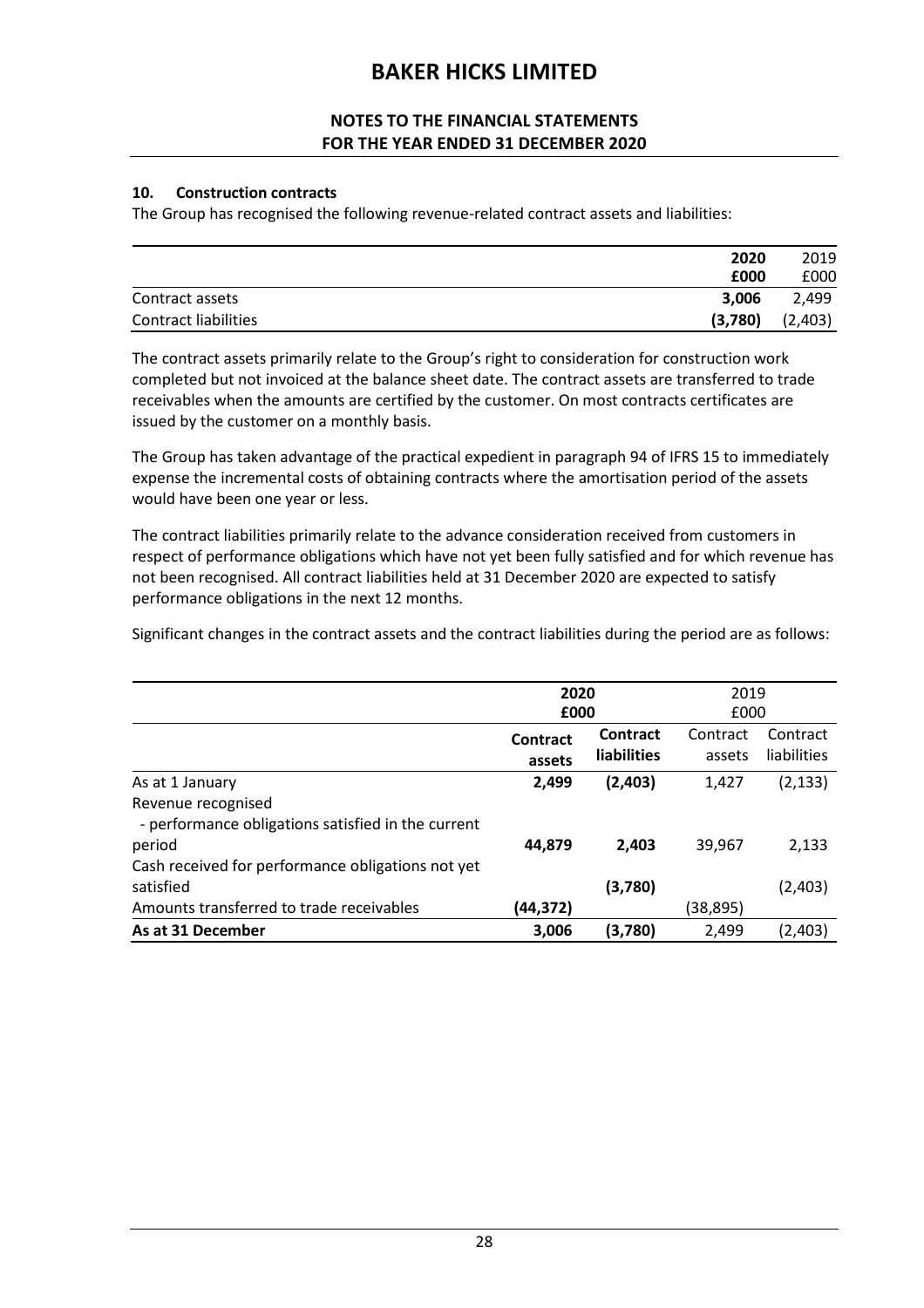## NOTES TO THE FINANCIAL STATEMENTS FOR THE YEAR ENDED 31 DECEMBER 2020

#### 11. Trade and other payables

|                                     | 2020  | 2019  |
|-------------------------------------|-------|-------|
|                                     | £000  | £000  |
| Amounts falling due within one year |       |       |
| Trade payables                      | 670   | 891   |
| Amounts owed to Group undertakings  | 707   | 265   |
| Social security and other taxes     | 2,206 | 1,903 |
| Other payables                      | 2,917 | 1,612 |
| Accruals                            | 2,687 | 2,873 |
|                                     | 9,187 | 7,544 |
| Amounts falling due after one year  |       |       |
| Trade payables                      |       | 2,930 |
|                                     |       | 2,930 |

Amounts owed by Group undertakings are payable on demand and are not interest bearing.

#### 12. Deferred tax asset

|                                           | 2020 | 2019 |
|-------------------------------------------|------|------|
|                                           | £000 | £000 |
| Balance at 1 January                      | 300  | 320  |
| Income statement credit/(charge) (note 6) | 58   | (20) |
| <b>Balance at 31 December</b>             | 358  | 300  |

### Deferred tax liabilities consist of the following amounts:

|                                | 2020 | 2019 |
|--------------------------------|------|------|
|                                | £000 | £000 |
| Accelerated capital allowances | 147  | 36   |
| Goodwill                       | 173  | 96   |
| Short term timing differences  | 38   | 168  |
|                                | 358  | 300  |

#### 13. Share capital

|                                      | 2020  | 2019  |
|--------------------------------------|-------|-------|
|                                      | £000  | £000  |
| Issued, authorised and fully paid    |       |       |
| 3,000,001 ordinary shares of £1 each | 3.000 | 3,000 |

The Company has one class of ordinary share which carries no rights to fixed income.

#### 14. Retained earnings

|                                  | 2020  | 2019     |
|----------------------------------|-------|----------|
|                                  | £000  | £000     |
| Balance as at 1 January          | 15    | (2, 100) |
| Profit for the year              | 2.371 | 2,115    |
| <b>Balance as at 31 December</b> | 2,386 | 15       |